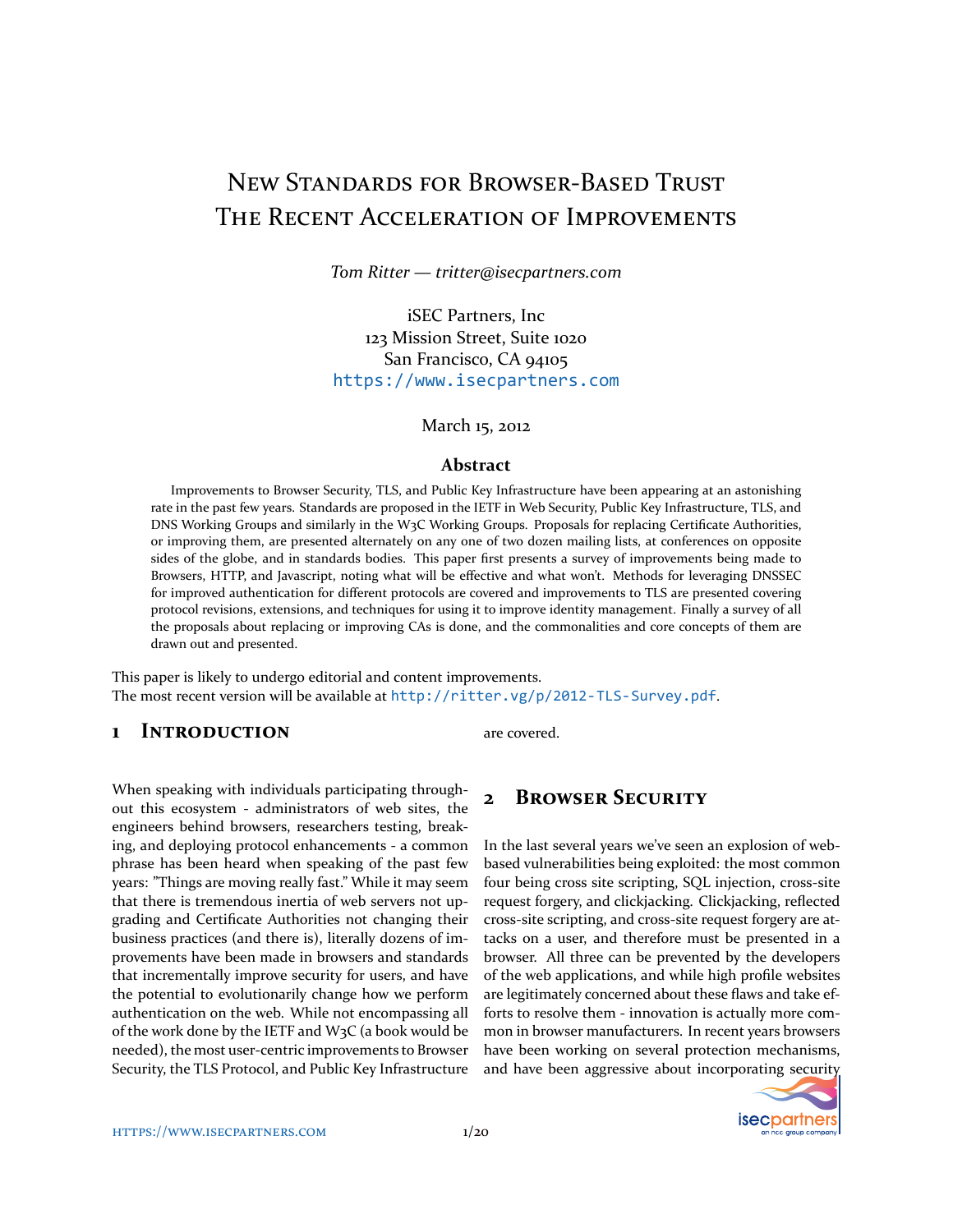updates. While a long tail of users who do not upgrade their browsers can hold some of these protections back, overall bleeding edge versions of browsers often contain protection mechanisms even security professionals are unaware of. The number of protection mechanisms is eclipsed only by their complex interaction and implementation differences across browsers. Excellent resources are The Tangled Web<sup>1</sup> by Michal Zalewski and an IETF draft on Web Securit[y².](#page-1-1)

### **2.1 CONTENT SECURITY POLICY**

Content Security Policy  $(CSP)^3$  is a HTTP Header that specifies where additional content on a page is permissible to be loaded from. After receiving a web resource such as an index.html page, the browser will find references to other resources required - images, audio or video files, fonts, further pages in iframes, stylesheets, and javascript files. Additionally, running javascript may load these resources dynamically or make AJAX requests. CSP allows a server to dictate to the browser what origins are permitted when making requests. Each of eight content types may have their own settings: images, stylesheets, javascript files, iframe locations, fonts, <object> tags, media (<audio> and <video>), and finally AJAX requests. A sample Content Security Policy is:

```
Content-Security-Policy:
   default-src 'self';
   img-src *;
   script-src 'self', https://api.google.com
```
This example shows that images may be loaded from all locations, all resources except javascript files are permitted only from the original origin, and javascript files are permitted from the original origin and from resources loaded over HTTPS from api.google.com. Content Security Policy is near standardization, and experimental implementations exist in Chrome, Firefox, Safari, and Internet Explorer 10.

Besides disallowing content from being loaded from arbitrary locations, CSP has a reporting mechanism. If the setting report-uri is specified, a browser encountering a policy violation, in addition to blocking the content loading, will send a report to the URI specified containing details, as shown in Figure [1](#page-1-3). This can be useful to detect targeted attacks as well as incidents of untargeted defacements, particularly common to off-the-shelf installs like Wordpress, where a bot will crawl the Internet looking for vulnerable installs to automatically infect with malware. A second header called Content-Security-Policy-Report-Only exists. In the presence of a Report-Only header, the browser will not block the violating content from loading, but will issue the same report violation. This allows server administrators to deploy a CSP policy to a production environment for testing, with no impact to the users, and refine the policy to determine what origins are in use that they may not have been aware of. Furthermore, it is possible to deploy both headers simultaneously, which can be used to enforce a broader policy but test a more restrictive one to see if it blocks legitimate resources.

```
{
"csp-report":
  {
"request": "GET http://index.html HTTP/1.1",
"request-headers":"Host: example.com
                              User-Agent: Mozilla/5.0
                              Accept: text/html;q=0.9,*/*;q=0.8
                              Accept-Encoding: gzip,deflate
                              Accept-Charset: *;q=0.7
                              Keep-Alive: 115
                              Connection: keep-alive",
  "blocked-uri": "http://evil.com/some_image.png",
"violated-directive": "img-src 'self'",
"original-policy": "allow 'none'; img-src 'self'"
 }
}
```
<span id="page-1-3"></span>Figure 1: A sample Content Security Policy report violation that would be issued by a browser.

Two settings of script-src should be mentioned. In addition to specifying web origins, it is possible to specify unsafe-inline and unsafe-eval. When unsafeinline is *not* present in the script-src set, a browser is disallowed from executing javascript contained in inline <script> tags, as well as attribute-based event handlers such as onclick or onmouseover. Most websites are not architected such that inline javascript can be wholly disallowed, thus the setting will be enabled on most deployments. However, if the effort to make a website unsafeinline compliant is done, the risk of an exploitable XSS flaw goes down considerably because HTML injection flaws cannot be trivially exploited. Unsafe-eval prevents the javascript runtime from executing any string variable as javascript code, which (as far has been determined) is possible in only four places: the commonly known eval() function, setTimeout, setInterval, and the Function constructor. This setting will significantly strengthen a site against javascript malware, which by default uses heavily packed and obfuscated code that makes use of eval()



<span id="page-1-0"></span>¹<http://nostarch.com/tangledweb.htm>

<span id="page-1-1"></span>²<https://trac.tools.ietf.org/html/draft-hodges-websec-framework-reqs>

<span id="page-1-2"></span>³<http://www.w3.org/TR/CSP/>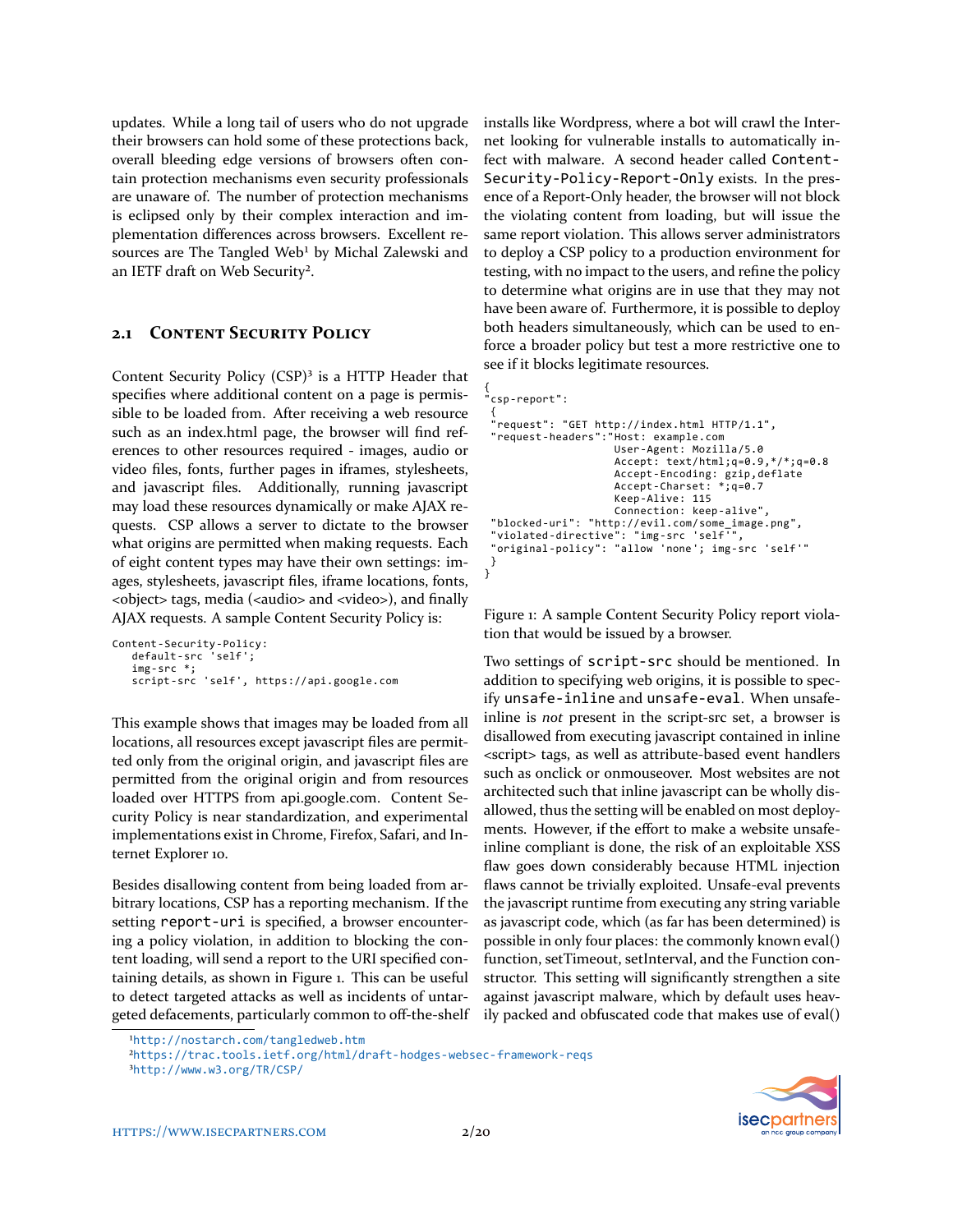extensively.

Content Security Policy can be likened to Data Execution Prevention (DEP), an exploitation mitigation setting for binary executables. DEP prevents code in a readonly memory page from being executed - most commonly preventing shellcode injected through a stack or heap buffer overflow from being run. CSP (with unsafeinline disallowed) likewise prevents injected javascript from being executed. DEP has a bypass called Return-Oriented Programming, or ROP. In a ROP attack, existing executable code is reused to perform actions desired by the attacker. It's possible to circumvent CSP by using a technique similar to ROP: reusing existing javascript on the page or allowed domains to perform actions unintended by the developer. Other methods of bypassing CSP include exploiting DOM-based XSS, and taking advantage of user-controlled files on the server. Additionally, javascript can still be obfuscated and packed without the use of eval(). CSP should not be considered a complete solution to XSS, but is a good tool for exploit mitigation.

### 2.2 **CAJA**

Caja<sup>4</sup> is a mechanism to sandbox untrusted javascript and have it run safely within a web page. Ordinarily if a website wanted to host modules or third-party code in its site such as games, it would embed the content in an iframe and have the browser enforce the same-origin policy. Caja however runs the untrusted javascript within the context of the page itself. Ordinarily this would allow the untrusted code to poison the javascript runtime, but after untrusted javascript is *cajoled*, a process that is similar to compiling, it is unable to alter the global runtime of the page.

Caja uses an object-capability security model. In an object-capability model, capabilities are granted by providing access to objects encompassing those capabilities. A cajoled module starts sandboxed, but gains capabilities as objects are passed to it - as an example ordinarily a module would be unable to access the XMLHttpRequest object to make AJAX requests, however it may be passed into the module and used. To restrict capability, it is also possible to pass a class that wraps XMLHttpRequest and only allows requests to a specific domain.

### 2.3 **JAVASCRIPT CRYPTOGRAPHY**

There have been a number of attempts recently at producing javascript-based cryptography. Without going into details on any single implementation, all suffer from the same flaws with regards to the javascript runtime in browsers. A number of security professionals have come out explaining why javascript-based cryptography will ultimately never be trustworthy. An attempt at enumerating the problems faced follows.

- 1. Third-Parties: Any third party supplying javascript to a page can alter the runtime
- 2. XSS: Any XSS flaw can alter the runtime
- 3. MITM: Without SSL the code can be easily modified in transit
- 4. SSL: SSL Authentication is currently not reliable
- 5. Modified: With each new page load, the runtime is rebuilt and must be revalidated
- 6. RNG: Not all implementations of javascript have a secure random number generator
- 7. Implementation: Cryptographic primitives are often implemented with subtle bugs that undermine all security
- 8. Keystore: Where do you keep your keys?
- 9. Side Channels: Keys or sensitive state may be exposed by timing and other attacks
- 10. Coercible: Has the entity you used to trust still trustworthy?
- 11. Caching: Has your cache been tampered with or poisoned?

It's clear that javascript cryptography will continue to be attempted and implemented, so the W3C has formed a working group<sup>5</sup> aimed at solving some of these problems. The working group is in its early stages and has not created a charter as of yet.

### **2.4 STRICT TRANSPORT SECURITY**

HTTP Strict Transport Security (HSTS)<sup>6</sup> is a HTTP header that indicates a site should only be contacted over HTTPS. A browser will store this policy, and all HTTP requests to the server will automatically be routed over HTTPS. This header is designed to prevent SSL stripping attacks, like those performed by sslstrip<sup>7</sup>. In a SSL stripping attack, an attacker will perform a man in the mid-



<span id="page-2-0"></span>⁴<https://code.google.com/p/google-caja/>

<span id="page-2-1"></span>⁵<http://www.w3.org/2011/11/webcryptography-charter.html>

<span id="page-2-2"></span>⁶<http://tools.ietf.org/html/draft-ietf-websec-strict-transport-sec>

<span id="page-2-3"></span>⁷<http://www.thoughtcrime.org/software/sslstrip/>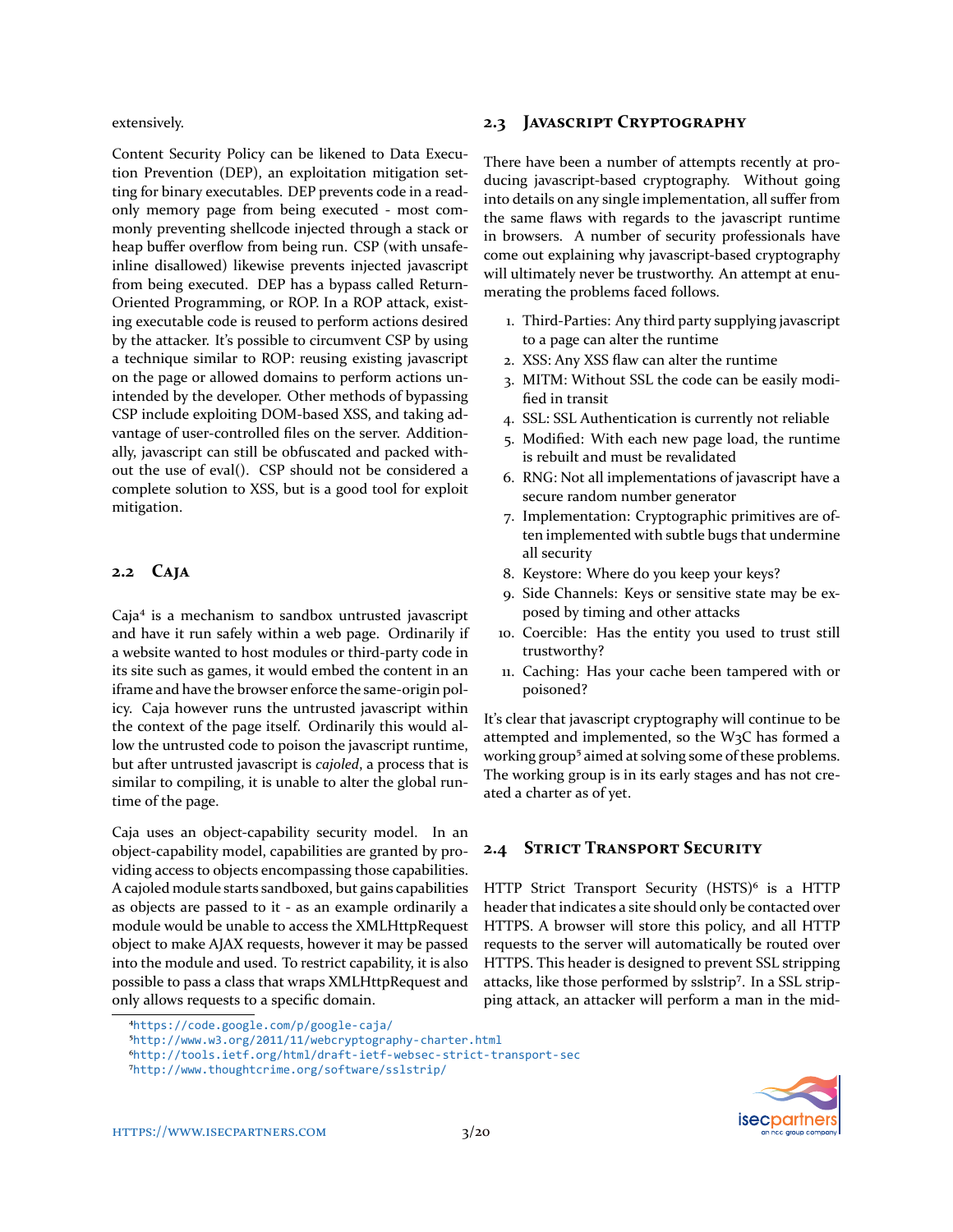dle attack on traffic between a client and server, speaking HTTPS to the server, but HTTP to the client. All references to SSL, including stylesheets, javascript files, links, and the Secure cookie attribute, will be removed or rewritten. Because no error will be presented to the user, only the most astute will notice that their connection is not using SSL. In testing, the percentage of people who notice stripping attacks is low. A sample header looks like:

Strict-Transport-Security: max-age=31536000; includeSubDomains

### **2.5 PUBLIC KEY PINNING**

Public Key Pinning<sup>8</sup> is a mechanism for a server to specify what public keys (contained in x.509 certificates) are acceptable for the server. Hashes of the public keys are stored on the client for a server-specified length of time, and subsequent TLS negotiations will contain a whitelisting check against those previously-specified keys. A sample header[⁹](#page-3-1) looks like:

```
Public-Key-Pins: max-age=31536000;
     pin-sha1="4n972HfV354KP560yw4uqe/baXc=";
    pin-sha256="LPJNul+w4m620714DsqxbnJecwQzYpOLmCQ="
```
This header specifies two hashes of public keys (encoded in base64), and a caching time of 31536000 seconds (1 year). The server operator has the ability to pin any public key in the certificate chain. Pinning leaf certificates allows a server operator to whitelist specific certificates they are committed to using. Pinning an Intermediate or Root Certificate effectively ties the server to a single Certificate Authority. Public Keys, instead of certificates themselves, are pinned so a new certificate may be issued with the same public key. Additionally, some proposed changes to TLS involve recreating a certificate regularly, changing its fingerprint.

Public Key Pinning has already won a battle in the war on fraudulent certificates. Google Chrome ships with an implementation of pinning - certain Google domains are hardcoded to only accept certain certificate authorities. In July, 2011 Diginotar, a small Dutch Certificate Authority, was hacked or otherwise tricked into issuing over 500 fraudulent certificates, including certificates for high-visibility organizations like Google, Yahoo, Mozilla, Wordpress, and the Tor Project. A particularly widely encompassing certificate for \*.google.com was used in August, 2011 in Iran against hundreds of thousands of individuals. One individual in Iran using Google Chrome with an understanding of TLS detected the fraudulent certificate thanks to Chrome's key pinning and posted about it on a Google support forum<sup>10</sup> which kicked off a wide and fast investigation that ultimately resulted in the Dutch government taking over operational control of Diginotar's systems, the company being distrusted in every major browser, and declaring bankruptcy.

However, the ability for server administrators to effectively perform a denial of service attack against their users using Public Key Pinning is high. If a single key is specified that should be used for a year, when the SSL certificate must be renewed, it must be renewed using the same public/private keypair as before, or the new certificate will be rejected by the regular visitors for the next 364 days. If the key is compromised and an immediate replacement must be put in place, that same denial of service is in effect. Therefore for browsers to comply with this header, two hashes must be provided. A second key is required and intended to be a certificate kept as an offline backup able to be deployed if needed.

The current draft specifies a HTTP header that will be sent to browsers. However, key pinning is a concept that can be applied to TLS in general - not just in browsers. A rough proposal to move Key Pinning into the TLS protocol itself exists in TACK<sup>11</sup>, or Tethered Assertions for Certificate Keys. This outline was authored by Moxie Marlinspike and Trevor Perrin, but has not been proposed to the standards bodies as of yet.

### **2.6 BOOTSTRAPPING TRUST**

Both Strict Transport Security and Public Key Pinning rely on sending information down the same channel (HTTP) they are ultimately trying to secure. If a client contacts a server for the first time, in the presence of an active attacker, the attacker is able to remove both headers and completely circumvent the intended security. Google Chrome will preload keys and sites as HSTS currently, although this practice is not scalable. Aside from this preloading, neither HSTS nor Key Pinning attempt to addresses this deficiency; instead relying on the fact that active attacks are relatively rare and it's likely that sites will be visited over a trustworthy network at some point.

<span id="page-3-1"></span>⁹Some hashes throughout the document have been abbreviated to prevent wrapping.

<span id="page-3-2"></span>10[http://www.google.co.uk/support/forum/p/gmail/thread?tid=2da6158b094b225a](http://www.google.co.uk/support/forum/p/gmail/thread?tid=2da6158b094b225a&hl=en)&hl=en



<span id="page-3-0"></span>⁸<http://tools.ietf.org/html/draft-ietf-websec-key-pinning-01>

<span id="page-3-3"></span><sup>11</sup><https://github.com/moxie0/Convergence/wiki/TACK>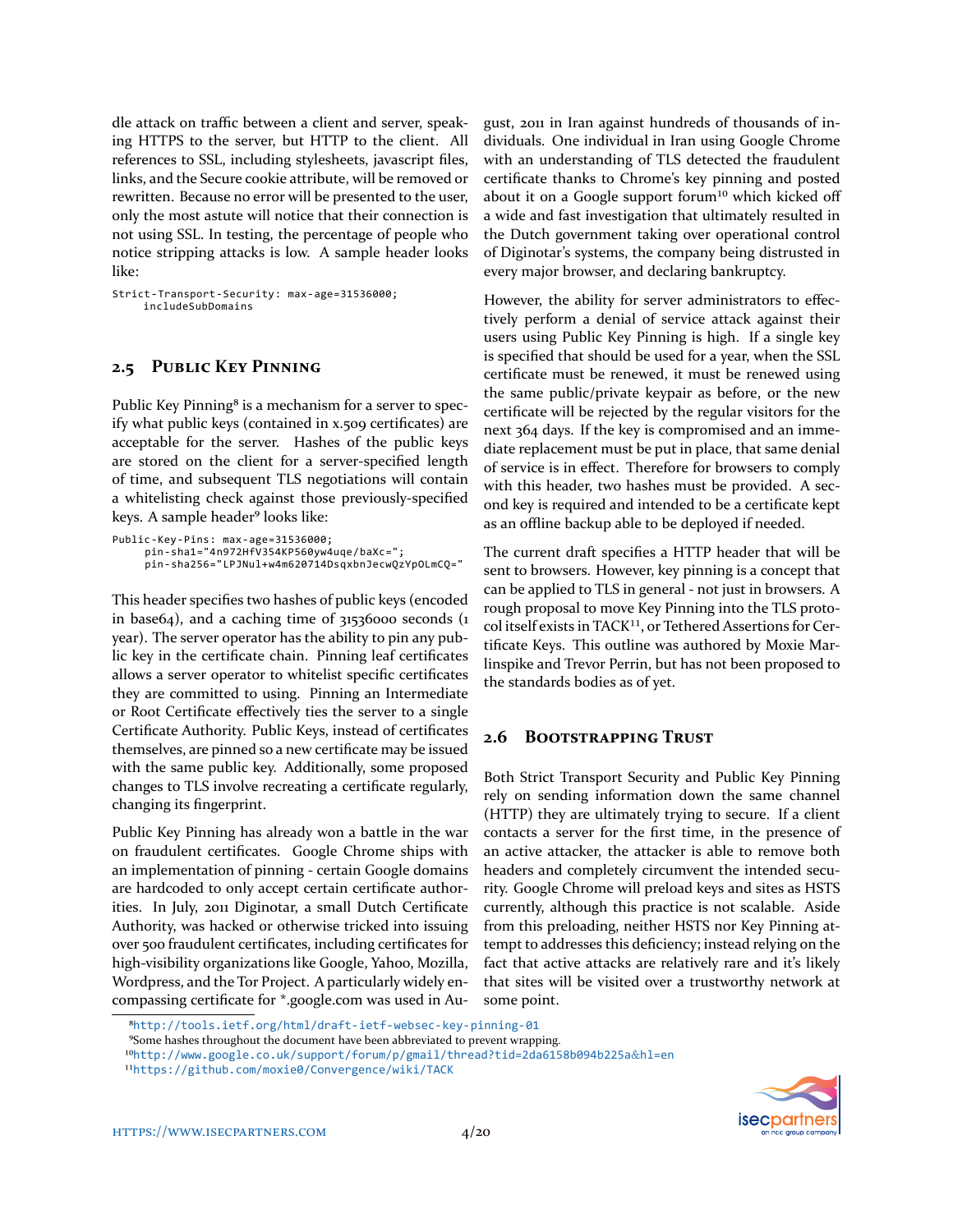Additionally, as these are mechanisms for caching data on the client, they can be used for tracking users across sessions, even if cookies are cleared. A creative server could use dynamic subdomains to store HSTS information or Pinned Keys, and retrieve that information later. With HSTS, the attacker would look for the request occurring in a TLS connection or not; with Public Key Pinning, sending an invalid certificate and seeing if a TLS connection is established or refused. Currently, browsers are opting to discard HSTS or Pinned Keys at the end of a Private Browsing Session. However, if HSTS and Pinned Keys are discarded regularly, an attacker has more opportunities to attack a user when they have no stored security information for the site. This is a serious concern for users who use a Private Browsing mode by default, or read-only operating systems<sup>12</sup> that are designed to increase security.

Finally, corporations often install a trusted root in the browsers or operating systems of its employees. After a network appliance is installed, a man in the middle procedure is initiated, and the installed root will be used to create trusted certificates for secure sites communicated with by users; no untrusted certificate warnings will be triggered. Without debating the ethicacy of the practice, current Key Pinning implementations allow locally installed roots to override Public Key Pins - the standard remains silent on the matter.

# **3 DNSSEC**

The general technique people refer to when talking about using DNSSEC for authentication is that when a DNS resolver is contacted to retrieve the IP address for a server (A or AAAA records), other record requests will be made as well, and a certificate or public key fingerprint or hash will be retrieved. DNSSEC is used to ensure the responses were not tampered with. The certificate (or fingerprint thereof) is obtained through two channels, authenticated through different trust chains. An adversary seeking to impersonate a server would need to circumvent the trust authorities of two different channels.

#### **3.1 DNSSEC-VERIFIED FINGERPRINTS**

The most well known proposal relating to DNSSEC is DANE<sup>13</sup>, or DNS-based Authentication of Named Entities, which proposes to put certificate hashes of websites into DNS. The client, most commonly a browser, will assert the certificate obtained over the HTTPS channel matches the one obtained over DNSSEC. Ideally DANE will allow a server administrator to assert the validity of a self-signed certificate, without needing the signature of a Certificate Authority. That is only one use however, DANE can also be used to assert the validity of a CAsigned leaf certificate, the Certificate Authority itself, or even a Certificate Authority unknown to the client.

Another mechanism for asserting the validity of a certificate provided over HTTPS via DNS is something dubbed DNSSEC Stapled Certificates<sup>14</sup> which is only present in Chrome, with no formal commitment to support it long-term. More complicated than the DANE proposal, DNSSEC Stapled Certificates requires a DNS record be created with certificate information, same as DANE. But after the record is created, the certificate must be rebuilt and have the DNSSEC chain embedded inside the certificate itself as an extension. Because DNSSEC information expires, the certificate will have to be rebuilt frequently and reloaded into the webserver. Frequency depends on DNSSEC expiration, but weekly is common. Although more complicated, one advantage of embedding the DNSSEC chain in the certificate is the assertion of two channels inside a single one - requiring no additional lookups or a DNSSEC resolver. Currently the DNS record used is actually an overload of the CAA proposal covered in Section [5.2,](#page-14-0) although this may change to a proper DANE record in the future.

Besides the certificate for a webserver, there are several other types of fingerprints we can assert with DNS. RFC 4255<sup>15</sup> allows assertion of SSH fingerprints using DNS. When used with ssh -o "VerifyHostKeyDNS yes" this will suppress the request to verify the fingerprint seen when connecting to a server for the first time *if* the fingerprint provided via DNS matches the one sent by the server. There is a way to similarly retrieve OpenPGP keys via  $DNS^{16}$ , and allow people to find the key via the command line argument gpg --auto-key-locate pka -r user@example.com. Finally, for individuals



<span id="page-4-0"></span><sup>&</sup>lt;sup>12</sup>An example of a designed-for-privacy operating system is Tails <https://tails.boum.org/>.

<span id="page-4-1"></span><sup>13</sup><http://tools.ietf.org/html/draft-ietf-dane-protocol>

<span id="page-4-2"></span><sup>14</sup><http://www.imperialviolet.org/2011/06/16/dnssecchrome.html>

<span id="page-4-3"></span>¹⁵<http://tools.ietf.org/html/rfc4255>

<span id="page-4-4"></span><sup>16</sup><http://www.gushi.org/make-dns-cert/HOWTO.html>

<span id="page-4-5"></span><sup>17</sup><http://tools.ietf.org/html/draft-hoffman-dane-smime>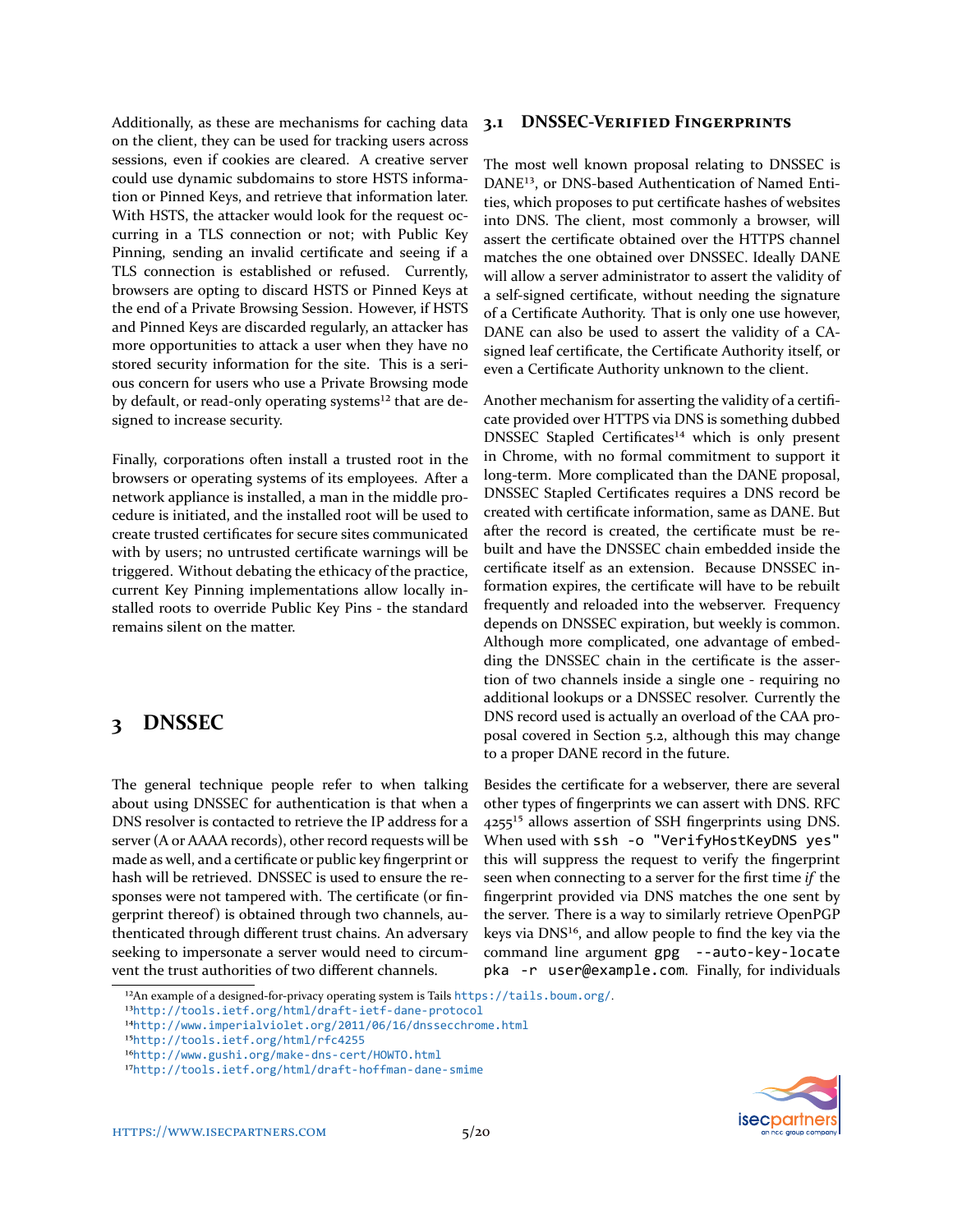using S/MIME, there is a draft<sup>17</sup> to assert S/MIME cer- **4.1 TLS PROTOCOL IMPROVEMENTS** tificates via DNS.

### **3.2 DNSSEC TRUST CHAIN**

When speaking about performing trust decisions via DNSSEC, it is important to note the implicit trust decisions in DNSSEC itself. The fingerprints are signed with the server's Zone Signing Key, which in turn is signed by the server's Key Signing Key. But the server's key is authenticated by the organization that runs the top-level domain the domain sits under - example.com being under .com run by Verisign, example.org in .org run by the Public Interest Registry, example.info in .info is run by a company called Afilias. Country-code TLDs such as .vg (British Virgin Islands) are run by companies that are generally within the jurisdictions of the country in question (although not always.) These organizations are in turn authenticated by the root key, controlled by ICANN, a US-based company. Therefore by trusting any DNSSEC validated information, ICANN and the organization running the TLD are also trusted not to have subverted the information.

# **4 TLS**

TLS began as SSL, pioneered at Netscape in the 1990s. Regrettably, the earliest deployed version of the protocol, SSL v2, can still be found supported in some dark corners of the web. But TLS 1.0 was standardized in 1999 with minor changes from SSL v3, and has been widely implemented. The overall protocol has undergone several revisions and dozens of extensions and improvements. TLS 1.1 and 1.2 are covered primarily because they have not been widely implemented. Other TLS extensions, such as the Server Name Extension, are omitted not because of lack of impact (indeed SNI is arguably the most important TLS extension deployed), but because with the exception of the TLS renegotiation bug, only the more recent TLS improvements are aimed at improving securing of the protocol, as opposed to adding features.

#### **4.1.1 TLS 1.1**

TLS 1.1 was defined in April 2006 in RFC  $4346^{18}$  and was a relatively lightweight set of changes to the TLS protocol. The most significant changes were around mitigating risks in CBC mode. A theoretical flaw in the CBC implementation of TLS 1.0 (and SSL 3.0) relating to predictable IVs was put forward earlier in the decade, and solved resolutely in TLS 1.1. However this flaw did not gain prominence until Sept 2011 when a practical attack was demonstrated by Juliano Rizzo and Thai Duong at the ekoparty security conference<sup>19</sup>, where they were able to decrypt parts of the TLS stream exposing authentication cookies.

TLS 1.1 also improves session resumption performance by allowing resumption even if the previous connection wasn't closed cleanly. Finally, it dictates that export ciphers (40-bit RC4 and DES) must not be permitted. It also adds security notes relating to timing attacks on RSA operations and the necessity of blinding, Diffie-Hellman small subgroup attacks, and TLS' mac-thenencrypt scheme.

#### **4.1.2 TLS 1.2**

Compared to TLS 1.1, TLS 1.2, defined in Aug 2008 in RFC 5246<sup>20</sup>, contained a significant number of changes. The simplest change were revising the default mustimplement ciphersuite from RSA-3DES-CBC-SHA1 to RSA-AES-128-CBC-SHA1. It also added SHA-256-based ciphersuites, providing an upgrade option from SHA-1. Although TLS 1.1 did close the CBC vulnerability, TLS 1.2 finishes the hardening by requiring a fully random IV and uniform error codes.

TLS defines a psuedorandom function (PRF) for secret expansion. Prior to TLS 1.2, the PRF was a combination of MD5 and SHA-1; in TLS 1.2 it is simplified to be SHA-256. A significant change between TLS 1.1 and 1.2 was the addition of the signature\_algorithms extension, which is sent by a client to indicate what signature and hash algorithm pairs may be used in digital signatures. This extension adds considerable confusion to the protocol, as a server may have a single certificate signed using RSA, but a client may choose to omit RSA as an acceptable signature.



<span id="page-5-0"></span>¹⁸<https://tools.ietf.org/html/rfc4346>

<span id="page-5-1"></span><sup>19</sup><http://ekoparty.org/2011/thai-duong.php>

<span id="page-5-2"></span>²⁰<https://tools.ietf.org/html/rfc5246>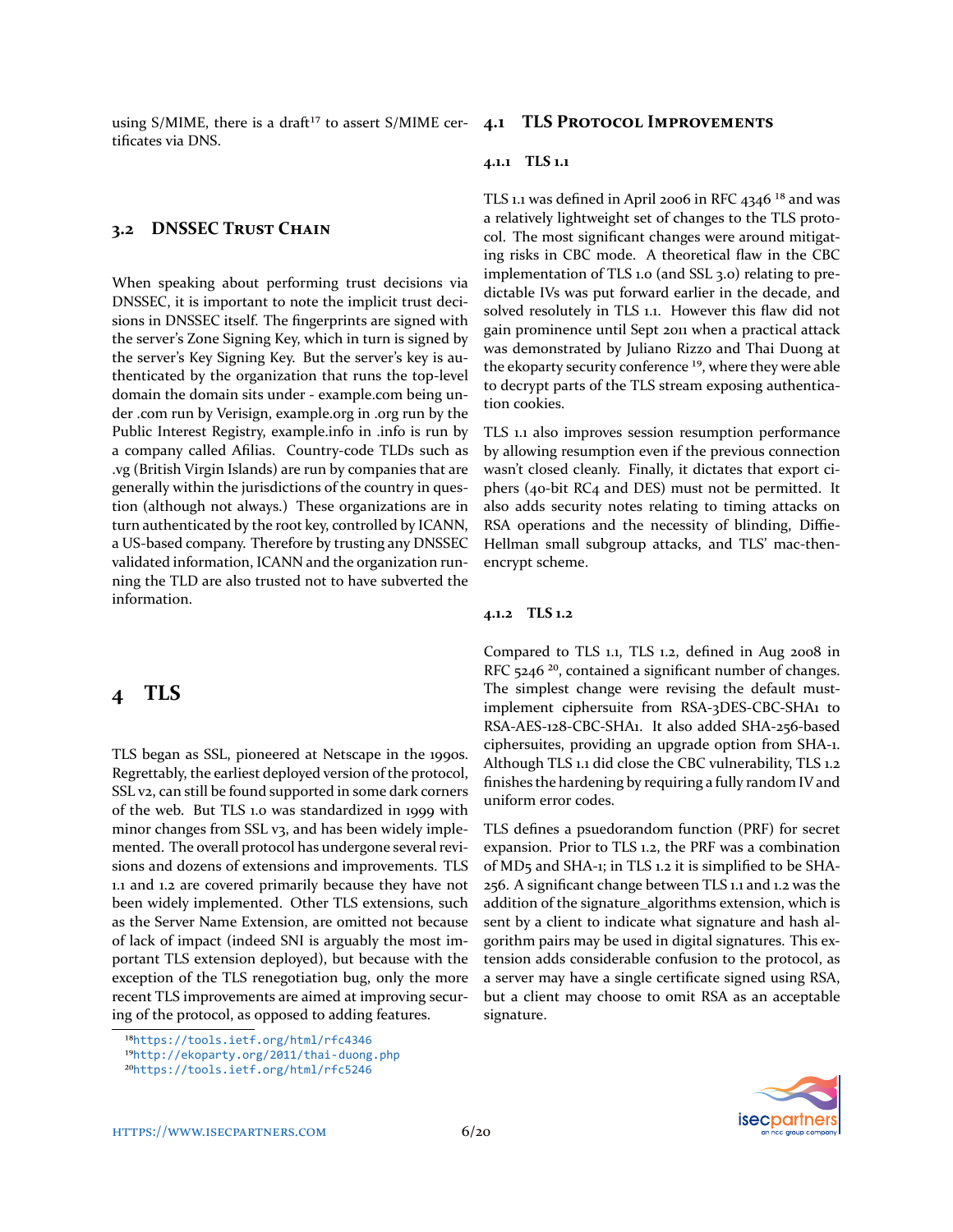The last significant change in TLS 1.2 was the addition of AEAD cryptographic modes of operation, and the data structure changes necessary to support them. AEAD stands for Authenticated Encryption with Associated Data. Authenticated Cipher Modes can tell when the ciphertext has been manipulated or corrupted in transit during the decryption operation; compared to CBC mode which can make no assertions about the integrity of the data, and requires an outside message authentication code to provide integrity. While TLS already provides integrity by MAC-ing the data prior to encryption, AEAD ciphermodes add another layer of protection and may remove side channels relating to adaptive ciphertext attacks. Prior to TLS 1.2, the only secure ciphers available were RC4 (a stream cipher) and block ciphers using CBC mode. The support for AEAD cipher modes allowed the later addition of new block cipher modes (covered in Section [4.1.4\)](#page-7-0).

Experts believe one of the reasons for the extremely low public deployment of TLS 1.2 is the number and breadth of changes which do not provide significant benefit<sup>21</sup>.

#### **4.1.3 TLS Deployment**

TLS 1.1 and 1.2 are not implemented or deployed widely. Of major libraries, support exists only in the schannel implementation in Windows 7/2008R2, gnuTLS, and OpenSSL 1.0.1 (currently beta). Server support therefore requires IIS 7.5 on Windows Server 2008R2, or Apache using mod\_gnutls. Among browsers, only Opera and Internet Explorer (on Windows 7/2008R2) have support, and it must be enabled manually. Notably, support is missing from NSS, the cryptographic library used by Firefox and Chrome.



Table 1: TLS Version Support in Libraries

|                    | $TLS$ 1.0 | $TLS$ 1.1 | $TLS_{1,2}$ |
|--------------------|-----------|-----------|-------------|
| IIS <sub>6</sub>   |           |           |             |
| IIS7               |           |           |             |
| IIS <sub>7.5</sub> |           | Manual    | Manual      |
| mod ssl            |           |           |             |
| mod_gnutls         |           |           | Manual      |

Table 2: TLS Version Support in Servers



Table 3: TLS Version Support in Browsers

A much more complete comparison of TLS libraries with individual feature comparisons is available on Wikipedia[²²](#page-6-1).

Because of the lack of support in libraries, especially OpenSSL, deployment is minimal. There are a few sources of data, including surveys done by Opera in April 2010<sup>23</sup>, the EFF Observatory <sup>24</sup>, and Qualys in April 2011<sup>25</sup>. All contain slightly different numbers, but all round to 0% of servers supporting TLS 1.1 or 1.2.

Besides lack of support in libraries, there are misbehaving implementations that reduce the security of TLS deployment. An excellent summary of TLS practices is present in <sup>26</sup> and includes TLS servers that are intolerant of TLS versions greater than 1.0, compression algorithms, and a relatively high number of servers intolerant to any extensions (7%). If an initial handshake fails, nearly all HTTPS clients will enter a fallback mode using SSLv3, with no compression or extensions. This is particularly damaging to the server\_name extension, where a client may be presented with a different SSL certificate that does not match the hostname requested. From a security perspective, this behavior will always enable a downgrade attack. A client is unsure if the handshake failure was a result of a misbehaving server or if an adversary inserted the failure alert to provoke the client to



<span id="page-6-1"></span><span id="page-6-0"></span>²¹<https://mail1.eff.org/pipermail/observatory/2011-August/000281.html> ²²[https://en.wikipedia.org/wiki/Comparison\\_of\\_TLS\\_Implementations](https://en.wikipedia.org/wiki/Comparison_of_TLS_Implementations)

<span id="page-6-2"></span>²³<http://my.opera.com/securitygroup/blog/2010/04/06/how-secure-is-the-secure-web-ssl-tls-server-stats-part-1> <sup>24</sup><https://mail1.eff.org/pipermail/observatory/2011-August/000290.html>

<span id="page-6-4"></span><span id="page-6-3"></span>²⁵[http://blog.ivanristic.com/Qualys\\_SSL\\_Labs-State\\_of\\_SSL\\_InfoSec\\_World\\_April\\_2011.pdf](http://blog.ivanristic.com/Qualys_SSL_Labs-State_of_SSL_InfoSec_World_April_2011.pdf)

<span id="page-6-5"></span>²⁶<http://www.imperialviolet.org/2011/02/04/oppractices.html>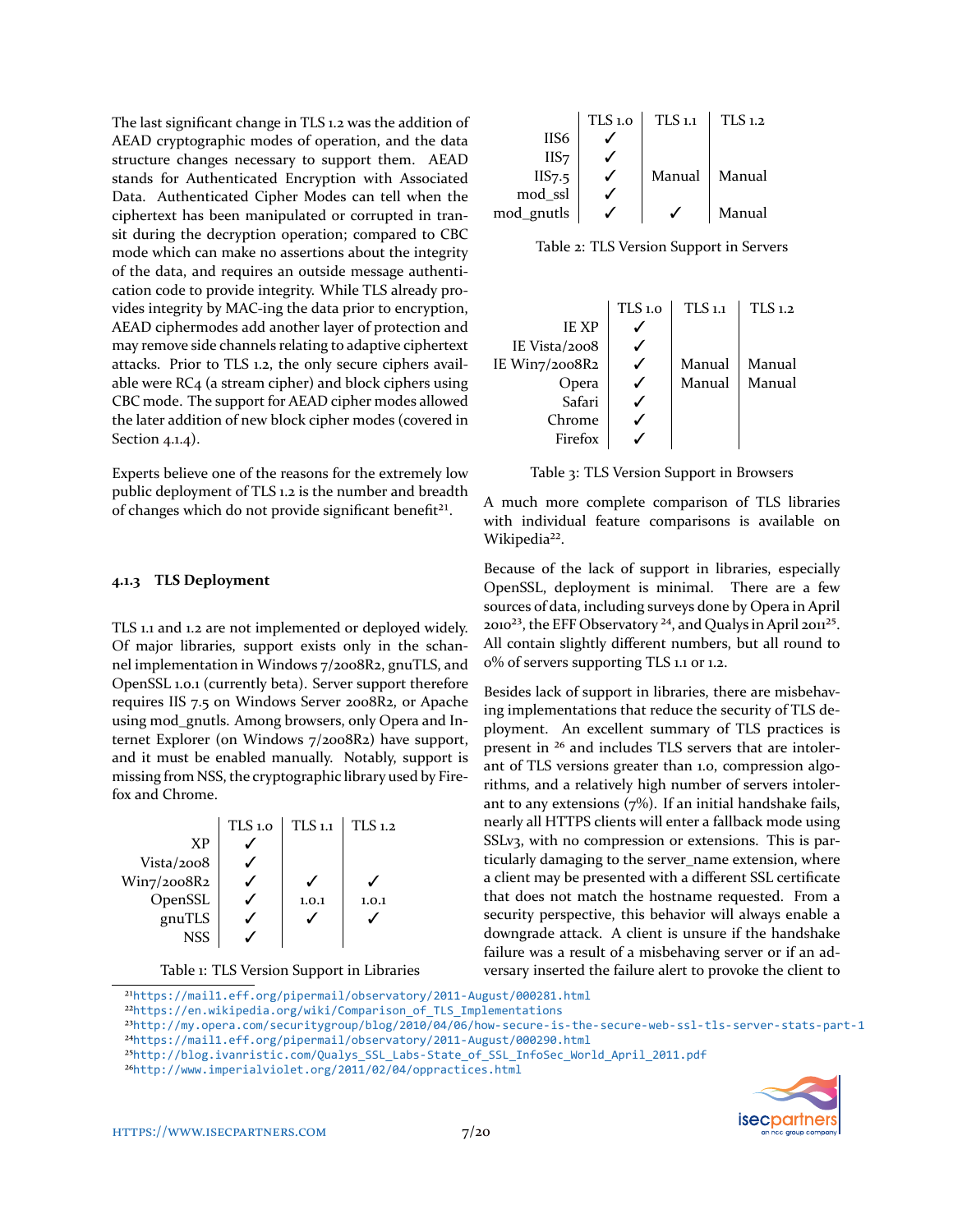retry with less secure options. Until HTTPS client remove the downgrade behavior this vulnerability will always exist, and the security benefits of negotiating TLS 1.1 or 1.2 will not be realized when the threat model includes an active attacker.

### <span id="page-7-0"></span>**4.1.4 TLS Ciphersuites**

TLS has approximately 300 different ciphersuites defined, containing combinations of Key Exchange algorithms, Ciphers, Cipher Modes, and Hash Functions. (The definitive list of standardized ciphersuites is maintained by the  $IANA^{27}$ .) There are a number of less common ciphers present that may be negotiated depending on client and server implementation: including the SEED, ARIA, and Camellia block ciphers. The set of Russian algorithms known as GOST, consisting of a block cipher, hash function, and digital signature algorithm, was proposed but never standardized, although may be enabled in OpenSSL<sup>28</sup>. Ciphersuite additions are regularly proposed; most recently CLEFIA, a lightweight block cipher<sup>29</sup>.

Key Exchange algorithms have also been added, for example RFC  $4492^{30}$  that added support for Elliptic Curve Cryptography. A less algorithmic key exchange method added was Pre-Shared Keys, in RFC  $4785^{31}$ . Finally, block cipher modes have also been added, with more regularity. RFC 5288<sup>32</sup> added GCM, a new cipher block cipher mode for AES - much desired with the general uneasiness around CBC mode. GCM mode is the first AEAD mode added to TLS, and will provide integrity for the data encrypted with it as part of the cipher mode. Likewise, the proposed AES-CCM draft<sup>33</sup> will also add an authenticated block cipher mode. However, because these are AEAD modes, they will only be available in TLS 1.2. Hash Functions in use are almost universally SHA-1, although SHA-256 and SHA-384 ciphersuites are defined for newer ciphers.

TLS was designed to provide three things: Authentication, Confidentiality, and Integrity. It is interesting to observe that in pursuit of a single protocol that provides everything, the option to ignore either Authentication, Confidentiality, or both is present. Although not widely used, TLS is defined with the DH\_anon key exchange algorithm, which performs no authentication. One could say you're not sure who you're talking to - but you know it's encrypted! Similarly, there are NULL ciphersuites defined that provide no confidentiality, but do provide authentication and integrity. These NULL ciphersuites (along with the Export ciphers), have formed the basis for a relatively common line item in vulnerability reports.

### **4.1.5 False Start**

False Start<sup>34</sup> is a change in the TLS handshake designed to speed up page loading for clients. Ordinarily a TLS handshake requires the client to wait twice: once after the ClientHello, and once after the ClientKeyExchange. This means to begin receiving secure page content for a website, a client must wait for four responses from the server: the TCP SYN/ACK, two responses in the TLS handshake, and the final HTTP Response containing the page contents. Removing one of the waits for the TLS handshake has a measurable improvement in page load time.



Figure 2: Ordinary TLS Handshake

The last piece of the TLS handshake is the server sending an encrypted Finished record. This record is used to verify the handshake was not tampered with, and therefore is critical to the security of the protocol. False Start reorders the handshake so the client sends application data prior to receiving the server's Finished message.



<span id="page-7-1"></span>²⁷<http://www.iana.org/assignments/tls-parameters/tls-parameters.xml#tls-parameters-3>

<span id="page-7-2"></span>²⁸[http://www.openssl.org/docs/apps/ciphers.html#GOST\\_ciphersuites\\_from\\_draft\\_chu](http://www.openssl.org/docs/apps/ciphers.html#GOST_ciphersuites_from_draft_chu)

<span id="page-7-3"></span>²⁹<https://datatracker.ietf.org/doc/draft-katagi-tls-clefia/>

<span id="page-7-4"></span>³⁰<http://tools.ietf.org/html/rfc4492>

<span id="page-7-5"></span><sup>31</sup><http://tools.ietf.org/html/rfc4785>

<span id="page-7-6"></span>³²<http://tools.ietf.org/html/rfc5288>

<span id="page-7-7"></span>³³<http://datatracker.ietf.org/doc/draft-mcgrew-tls-aes-ccm/>

<span id="page-7-8"></span><sup>34</sup><https://tools.ietf.org/html/draft-bmoeller-tls-falsestart>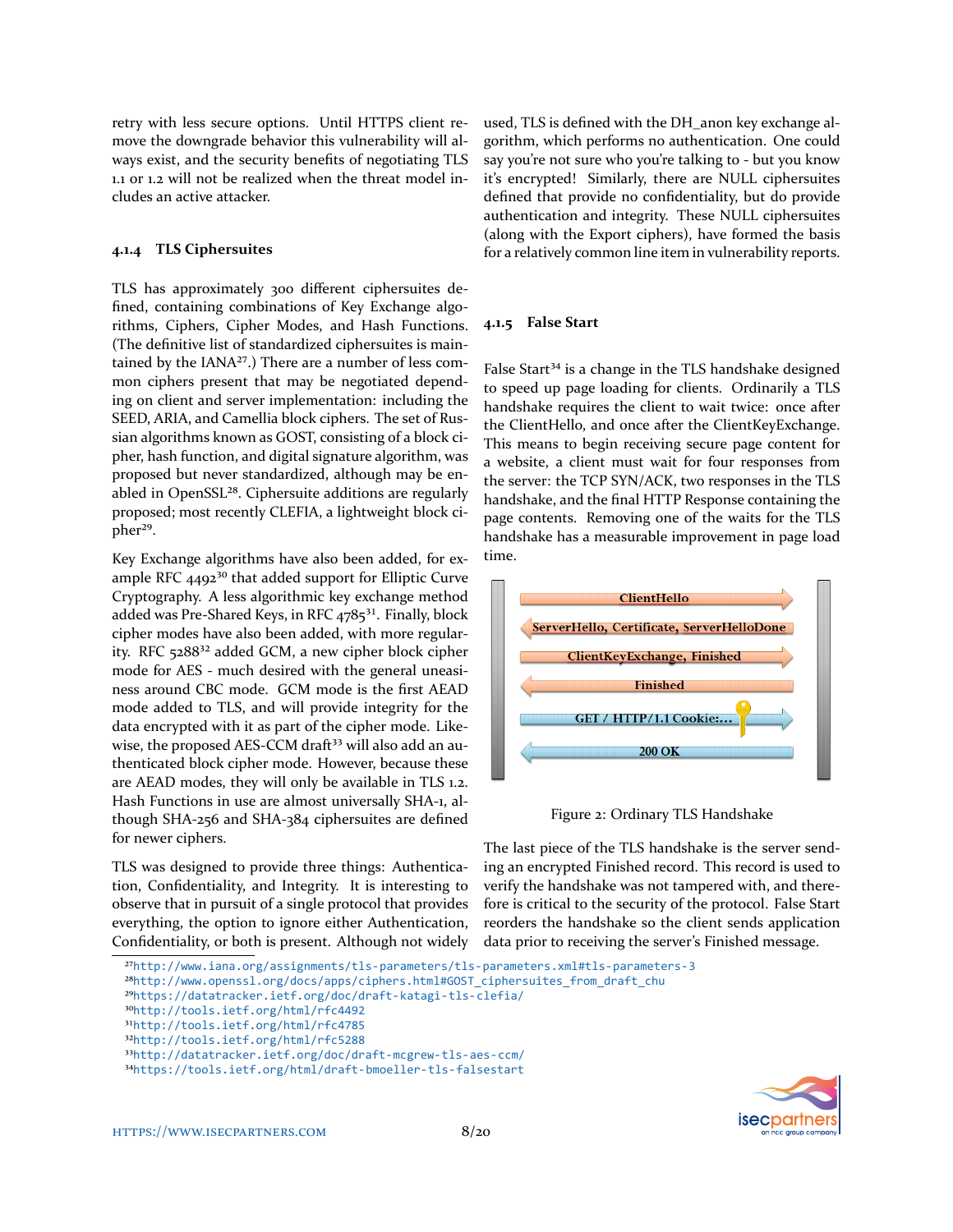

Figure 3: False Start Handshake

An active attacker is able to manipulate the client or server responses without either knowing until after the encrypted data has been sent by the client. The most practical attack is to downgrade the ciphers supported by the client (or similarly, the cipher chosen by the server). If the client supports the weaker ciphers, like 40 Bit RC4 or 56 Bit DES, they will weakly encrypt the first application request (often containing cookies or a username/ password). The attacker is then able to quickly brute force the decryption key and retrieve the encrypted data. Depending on the choice of the attacker, the user will receive a timeout or an error in the browser.



Figure 4: Cipher Downgrade Attack

To defend against this attack, False Start is dictated to not support sending data using any cipher with a key less than 80 bits. Additionally, a small minority of TLS implementations are compatible with false start. Sites using these incompatible implementations are maintained in a publicly available blacklist in the Chromium source code repository<sup>35</sup>. A different revision to the TLS Handshake named Snap Start was put forward by Google at the same time as False Start, however Snap Start proved too complicated and was withdrawn. An analysis of Snap Start is present on the Root Labs blog<sup>36</sup>.

### **4.1.6 Next Protocol Negotiation**

While many application protocols are layered over TLS, until recently browsers only layered HTTP over TLS. However two new protocols are becoming more popular: WebSockets and SPDY. Browsers can provide a great deal of control to a determined attacker, and relatively strange attacks have been carried out by inventive security researchers, including Chosen Protocol Attacks. In a Chosen Protocol Attack, an attacker tricks the browser into speaking to a service that speaks a different protocol than the browser thinks it is. This can result in security bypasses or information disclosure.

```
POST / HTTP/1.1
Referer: http://i8jesus.com/stuff/xps/test.html
Content-Type: multipart/form-data;
              boundary=--------------------7da70534
...
Cookie: <snip>
           --------------------7da70534
Content-Disposition: form-data; name="doesntmatter"
USER anonymous
--------------------7da70534
Content-Disposition: form-data; name="doesntmatter"
PASS a@a.com
```
<span id="page-8-2"></span>Figure 5: A Chosen Protocol Attack where a browser is tricked into sending valid FTP commands.

A Chosen Protocol Attack is shown in Figure [5,](#page-8-2) where a browser is tricked into POSTing data to a FTP server. Most FTP servers will ignore commands they do not recognize, so the HTTP headers will be ignored, but **USER anonymous** will be interpreted by the FTP server as a legitimate FTP command to log in anonymously.

Next Protocol Negotiation<sup>37</sup> is a TLS addition that eliminates the possibility of Chosen Protocol Attacks when TLS is the wrapper for another protocol and is negotiated prior to data being sent. It adds a TLS extension and a handshake message type that specify what the next protocol (layered inside of TLS) will be.

<span id="page-8-0"></span>³⁵[http://src.chromium.org/viewvc/chrome/trunk/src/net/base/ssl\\_false\\_start\\_blacklist.txt?revision=](http://src.chromium.org/viewvc/chrome/trunk/src/net/base/ssl_false_start_blacklist.txt?revision=123482&view=markup) 123482&[view=markup](http://src.chromium.org/viewvc/chrome/trunk/src/net/base/ssl_false_start_blacklist.txt?revision=123482&view=markup)



<span id="page-8-1"></span>³⁶<http://rdist.root.org/2012/02/27/ssl-optimization-and-security-talk/>

<span id="page-8-3"></span>³⁷<http://www.ietf.org/mail-archive/web/tls/current/msg05593.html>, [http://tools.ietf.org/html/](http://tools.ietf.org/html/draft-agl-tls-nextprotoneg)

[draft-agl-tls-nextprotoneg](http://tools.ietf.org/html/draft-agl-tls-nextprotoneg)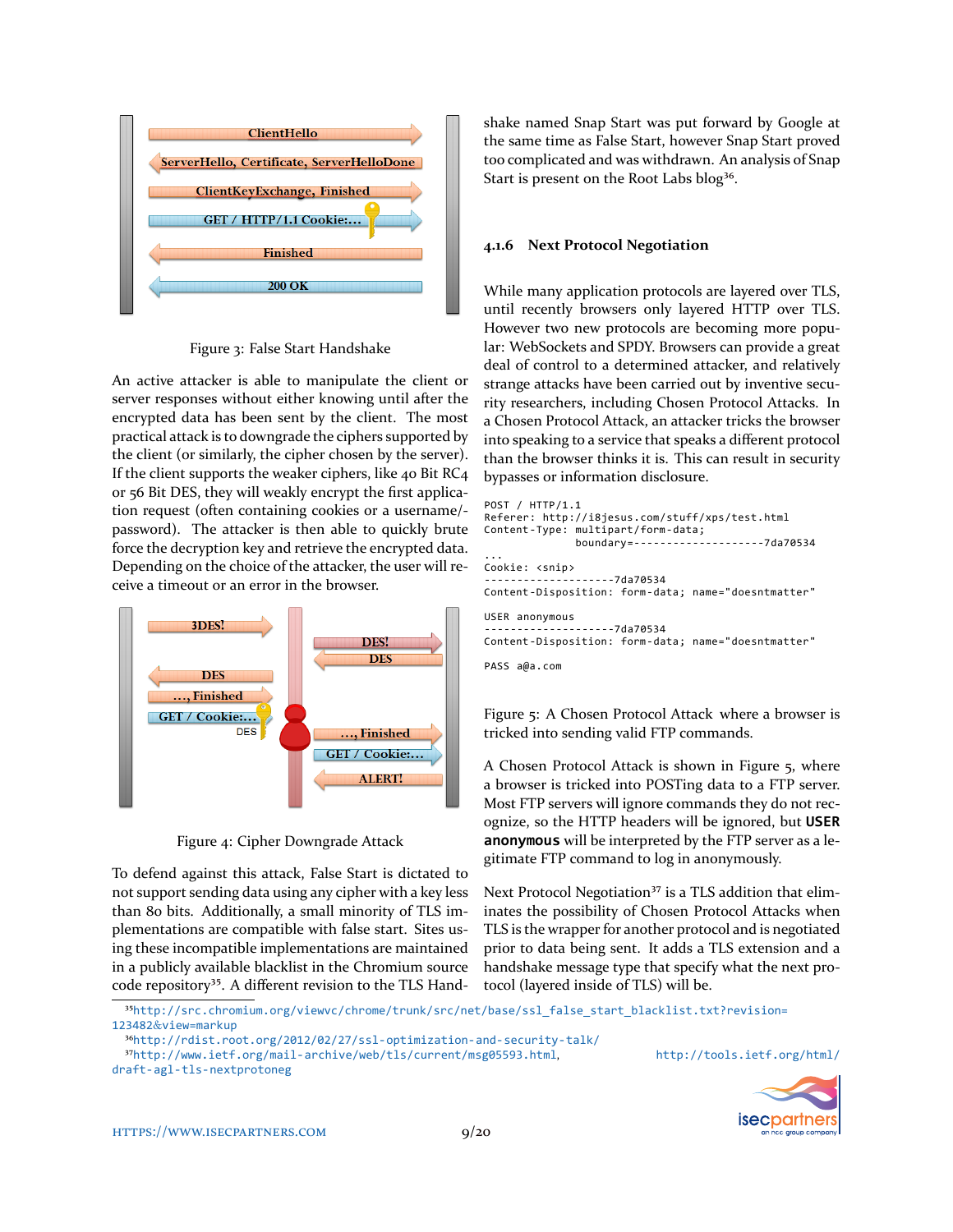### **4.2 IDENTITY MANAGEMENT IN TLS**

A full accounting of all that falls under the broad term of "Identity Management" would require a binding for the paper rather than a staple; instead we are focusing only upon improvements to TLS related to managing identity. Pointers to other new forms of identity management across multiple websites are provided.

#### **4.2.1 Channel Binding**

Channel Binding is a cryptographic concept (explained partially in RFC 5056<sup>38</sup>) that allows applications to assert that two endpoints communicating at one layer are the same endpoints communicating at a lower layer. Consider a scheme similar to HTTP Basic Auth, where a client authenticates to the server by sending a hash of their password to the server with every request. The server knows the plaintext password, performs the same hash operation, and compares their hash with the clientprovided hash. It is trivial to perform a man in the middle attack against this protocol; simply read the packet as it crosses the wire - it is not encrypted. Now layer the protocol inside of TLS. The protocol itself is no more secure, only the transport mechanism adds the security of TLS. However, if an attacker can middle the TLS traffic, for example through a forged certificate, the protocol can be middled once again. The endpoints of the imaginary protocol (client and server) are not the endpoints of the TLS protocol (client and attacker, attacker and server.)

To improve security through channel binding the client will send the password and the client's view of the TLS Finished Record concatenated together and then hashed, instead of just sending the hashed password. In a secure channel, both the server and client will have the same Finished bytes, and thus can do the same hash calculations. In a middled channel, the client has one sequence of Finished Bytes with the attacker, and the server has a different sequence of Finished Bytes with the attacker. The hashes will not match, and the authentication will fail. This authentication is thus bound to the lower layer. Channel Binding is a concept independent of TLS, but it can be used with TLS, and RFC  $5929^{39}$  defines three channel binding types for TLS: tls-unique, tls-sever-endpoint, and tls-unique-for-telnet.

There's been some discussion recently about using channel binding to protect cookies in a web browser; however, because cookies are not an authentication mechanism in

<span id="page-9-0"></span>³⁸<http://tools.ietf.org/html/rfc5056>

the sense of channel binding, the protections afforded are not as strong. If a cookie was bound to a TLS Session (specifically using tls-unique which is the TLS Finished message), that cookie could not be used in any other TLS session. This means if the cookie was stolen, for example through a Cross Site Scripting attack, the cookie would be useless to the thief, because the server would attempt to validate the channel binding, and reject the cookie because it was not bound to the TLS session used by the thief.

However, there are two problems with binding cookies to a TLS Session. The first problem is it does not work on first contact. We are authenticating to the site using a username and password and this authentication is *not* channel bound. An attacker performing a man in the middle attack sees the credentials go across, and then the cookie is set in response to a valid authentication. That cookie will be bound to the *attacker* rather than us, and when the attacker passes the cookie, the server will see the binding as valid. With web cookies, there is no way to validate the binding on the client side. The second problem is a bound cookie does not protect against server impersonation. If a client contacts an attacker thinking it is their bank, the attacker will receive the channel bound cookie. The attacker will be unable to use the cookie for authentication with the legitimate server, but all the attacker has to do is present the user with a login page and the message "For your security, we've logged you out from inactivity, please login again." The user will enter their credentials and send them off to the attacker.

Furthermore, if a cookie is bound to a TLS session, the cookie can only be used in that TLS session, which breaks persistent cookies. There are other options for binding however. One possibility, not defined in an RFC but still possible, is binding the cookie to a client certificate. A cookie bound to a client certificate could be used across TLS sessions, because the same client certificate will be used in the TLS protocol. And a cookie thief or manin-middle would be unable to create a TLS session using a client certificate because they would need the corresponding private key - which is a much more difficult thing to steal. However, client certificates are not widely used, and for good reason. Client Certificates require a confusing enrollment process, have privacy implications, portability problems, and poor browser UI (coupled with the inability for a site to customize that UI).



<span id="page-9-1"></span>³⁹<http://tools.ietf.org/html/rfc5929>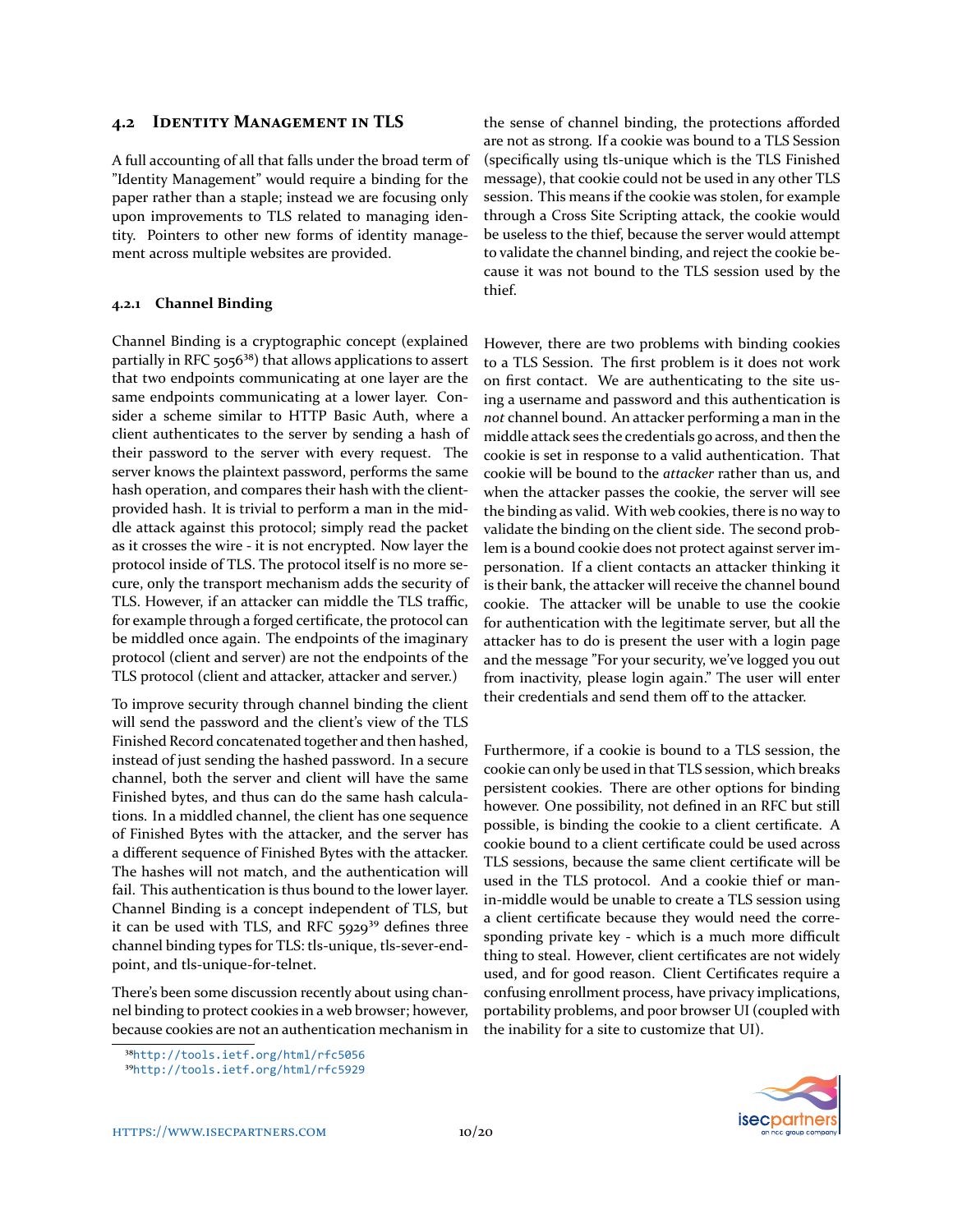#### **4.2.2 Origin Bound Certificates**

A proposal to improve Client Certificates is Browser-Auth.net<sup>40</sup>. It covers many of the problems inherent in client certificates<sup>41</sup>, and proposed a modification to them called Origin-Bound Certificates<sup>42</sup>. An Origin Bound Certificate (OBC) has no enrollment process - it is created on-demand by the browser and is self-signed. This means the OBC can make no assertions about the user's identity. An OBC is tied to an origin - to a single website. Therefore, the potential for tracking is reduced but not eliminated entirely. Finally, because the OBC is created on-demand it is also selected on-demand, and silently. The user is never presented with a list of client certificates - if one exists, it is used, if not, it is created and then used.

OBC is not intended to change the way websites work now. With an ordinary client certificate, the certificate is almost always used to authenticate a user and automatically log them in. When using an OBC, they will not be logged in (because it makes no assertions about identity.) The user will still need to log in and have cookies set as the internet currently works. However, if a cookie was bound to an origin bound certificate (which is precisely what BrowserAuth.net proposes $43$ ), we have a solution that works with persistent cookies, and elegantly solves cookie theft. Any cookie thief would not be able to steal the origin-bound client certificate, and therefore would be unable to create a TLS session that the cookie would be valid in.

However, the original problems of server impersonation and first contact still exist. On first contact with an unknown server, a client could be attacked by a man in the middle, and never detect it. The attacker would generate their own origin-bound certificate, and the authentication cookie would be bound to *it*, with no way for the client to detect that the cookie wasn't bound to its. The client would save this cookie and if they tried to use it later with the server over an error-free-channel, it would fail! Secondly, an attacker able to impersonate a server to a user could perform the same attack to steal credentials - simply telling the user they've been logged out "for their safety" will trick most users into reauthenticating. Finally, OBC is another form of web tracking, albeit localized to a single site. Even when logged out,

<span id="page-10-0"></span>⁴⁰<http://www.browserauth.net/>

the OBC will be able to identify a client as a particular user if they've ever logged in while using that originbound certificate. It's also worthwhile to note that the HTTPOnly and Secure cookie attributes, when used with TLS, go a long way towards solving cookie theft currently. Although OBC and Channel-Bound Cookies is an elegant approach to solving the problem, it seems to be a tremendous amount of effort to defend against something we already have good defenses for now.

#### **4.2.3 Using Binding Today**

Channel Binding refers to a specific cryptographic concept, and none of the following recommendations are technically channel binding, but rather another form of binding. It would be possible for an organization to cryptographically bind a cookie to prevent cookie theft. Consider a cookie formed by encrypting the SessionID, browser, and operating system of the user, and authenticated with a message authentication code (MAC). When a server receives the cookie from a client, it will verify the MAC to ensure the ciphertext has not been tampered with, then decrypt it, find the user's SessionID, and the previously seen Browser and Operating System. If that browser and OS do not match the currently supplied values by the client (in the User-Agent Header) something strange has happened. There's no reason a cookie should migrate from Internet Explorer to Firefox, or from a Linux machine to a Windows one (a browser version could conceivably upgrade, but that's handled easily enough.) If the server detects some anomaly like differing Operating Systems - they can invalidate the session and require the user to re-authenticate. It would likewise be possible to bind the SessionID to an IP address, a single TLS Session, or other information. Each binding point has drawbacks: using an IP address could break mobile clients or populations behind a proxy server, a TLS session breaks persistent cookies. Any decision should be weighted carefully, and may only be useful in limited deployment scenarios.

#### **4.2.4 Secure Remote Password**

Secure Remote Password is a protocol standardized by the IETF in RFC 2945 $44$ , having been developed in the late



<span id="page-10-1"></span><sup>41</sup><http://www.browserauth.net/tls-client-authentication>

<span id="page-10-2"></span>⁴²<http://www.browserauth.net/origin-bound-certificates>

<span id="page-10-3"></span>⁴³<http://www.browserauth.net/channel-bound-cookies>

<span id="page-10-4"></span>⁴⁴<https://tools.ietf.org/html/rfc2945>

<span id="page-10-5"></span>⁴⁵<http://srp.stanford.edu/>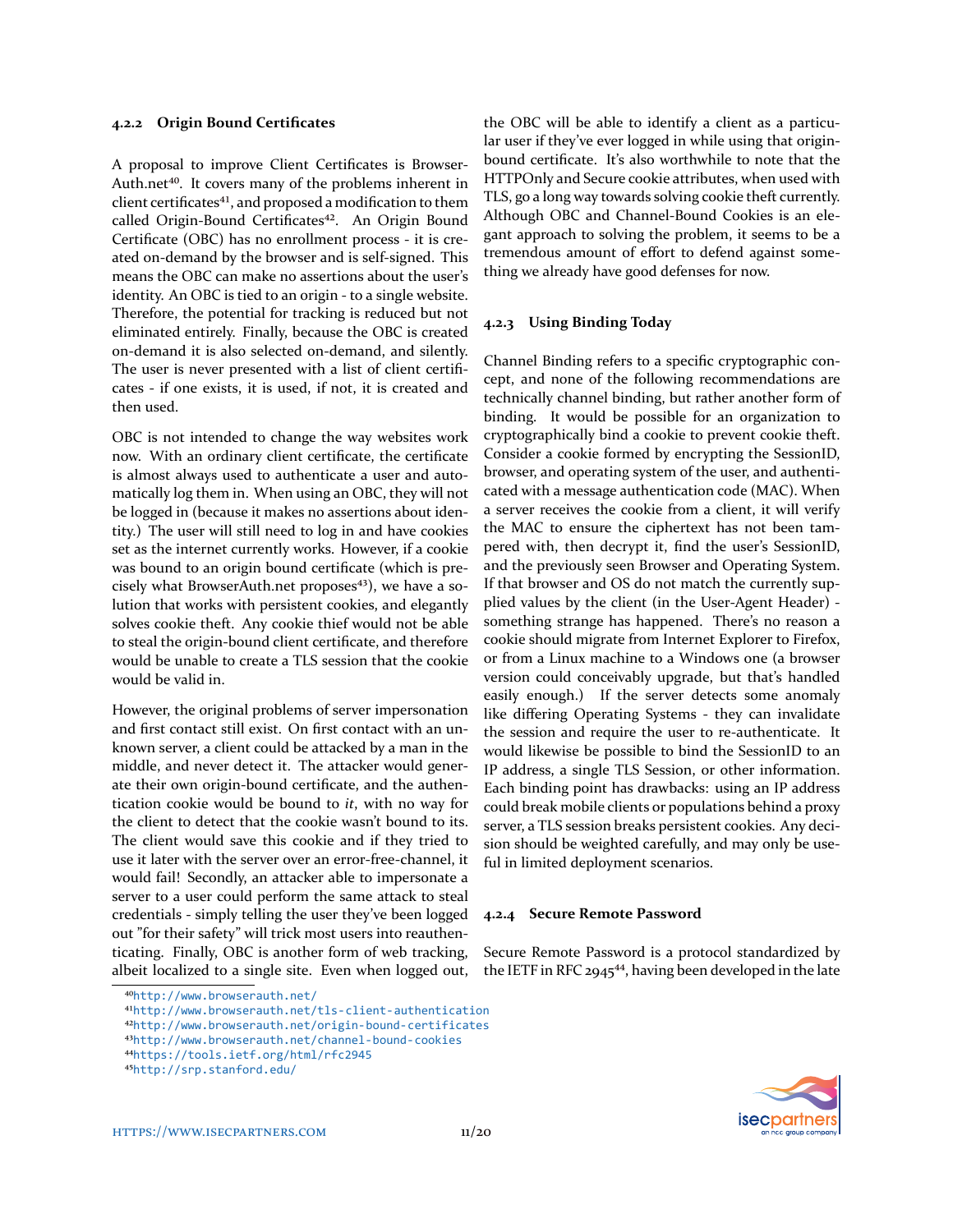1990's. (Stanford has a good resource for SRP at <sup>45</sup>.) SRP allows a client and server to prove to each other that each knows the password to a user account, without sending the password across the wire. As a nice property, the server stores the password hashed.

SRP can be layered inside of TLS, but there are no benefits from this. An attacker can still perform a man in the middle attack on the TLS connection, and observe the SRP protocol. They won't learn the password, because it's never sent, but they will observe any cookies that are set, and can impersonate the user to the server. But RFC 5054<sup>46</sup> defines a way to use SRP to establish a TLS connection. The TLS connection cannot be established unless both the client and server know the password. This means an attacker performing server impersonation or a man-in-the-middle attack will be unable to complete the handshake with the client, as the client will ultimately begin encrypting data that can only be decrypted if the other endpoint has the user's password.

SRP suffers from similar problems as client certificates when used on the web. A separate process must be created for enrollment, and a user cannot have a TLS session without being logged into the site. The alternative is worse: if TLS-SRP did not log the user into a site automatically, they would still be tracked but would also have two usernames and passwords. Because the username and password is used for TLS instead of the site, the browser UI is confusing.

TLS-SRP in the browser suffers from the problems listed, but other applications make use of TLS and a username/password. Any thick-client that runs on a computer, talks to a server over TLS, and authenticates using a username and password is a potential use of TLS-SRP. If an email client authenticated using TLS-SRP, it could never be attacked by a man in the middle, and an email provider would never need a Certificate Authoritysigned certificate - they wouldn't need a certificate at all. Dozens of common applications could make use of TLS-SRP, from line-of-business apps to twitter clients. All of these applications gain the protection against manin-the-middles because their authentication mechanism (SRP) is channel bound into the lower TLS protocol. (Another good resource for TLS-SRP is <sup>47</sup>.)

SRP has been the subject of "is it or isn't it" patent debates. When SRP was being standardized the IETF investigated the relevant work and found three stakeholders: Stanford, Phoenix, and Lucent<sup>48</sup>. Stanford publishes a license stating "SRP is royalty-free worldwide for commercial and non-commercial use."<sup>49</sup>. Phoenix states it's patent on SPEKE *may* apply to SRP, but has committed to make licenses available on reasonable and nondiscriminatory terms. Lucent has decided not to make any statement about applicability of the EKE patents to SRP. Most experts do not believe use of SRP should be a concern.

### **4.2.5 Other Identity Management Proposals**

Other Identity Management solutions that are unconnected to TLS have been proposed and are being actively developed, including OpenID<sup>50</sup>, BrowserID<sup>51</sup> (headed by Mozilla), WebID $52$  (by the W<sub>3</sub>C), and Facebook Connect<sup>53</sup>. Additionally, OAuth<sup>54</sup>, intended for applicationto-application authentication.

### **4.3 MORE TLS IMPROVEMENTS**

A full accounting of the features of TLS would encompass a paper twice this length, but the following are some recent or noteworthy additions to the TLS protocol.

#### **4.3.1 Encrypted Client Certificates**

Client Certificates are used to assert the identity of an individual to a server, and thus in practice often contain the individual's personal information - their full name and email and at other times can include they home address or other private information. Furthermore, client certificates are often used to connect to secure VPN services - often used when a user may not wish to alert the network operator of tunneling, or disclose their personal information freely. However, client certificate contents are sent in the clear as part of the TLS handshake. (Server



<span id="page-11-0"></span>⁴⁶<https://tools.ietf.org/html/rfc5054>

<span id="page-11-1"></span>⁴⁷<http://trustedhttp.org/>

<span id="page-11-2"></span>⁴⁸<http://www.pdl.cmu.edu/mailinglists/ips/mail/msg09292.html>

<span id="page-11-3"></span>⁴⁹<http://srp.stanford.edu/license.txt>

<span id="page-11-4"></span>⁵⁰<http://openid.net/>

<span id="page-11-5"></span>⁵¹<https://browserid.org/>

<span id="page-11-6"></span>⁵²<http://getwebid.org/>

<span id="page-11-7"></span>⁵³<https://developers.facebook.com/>

<span id="page-11-8"></span>⁵⁴<http://oauth.net/>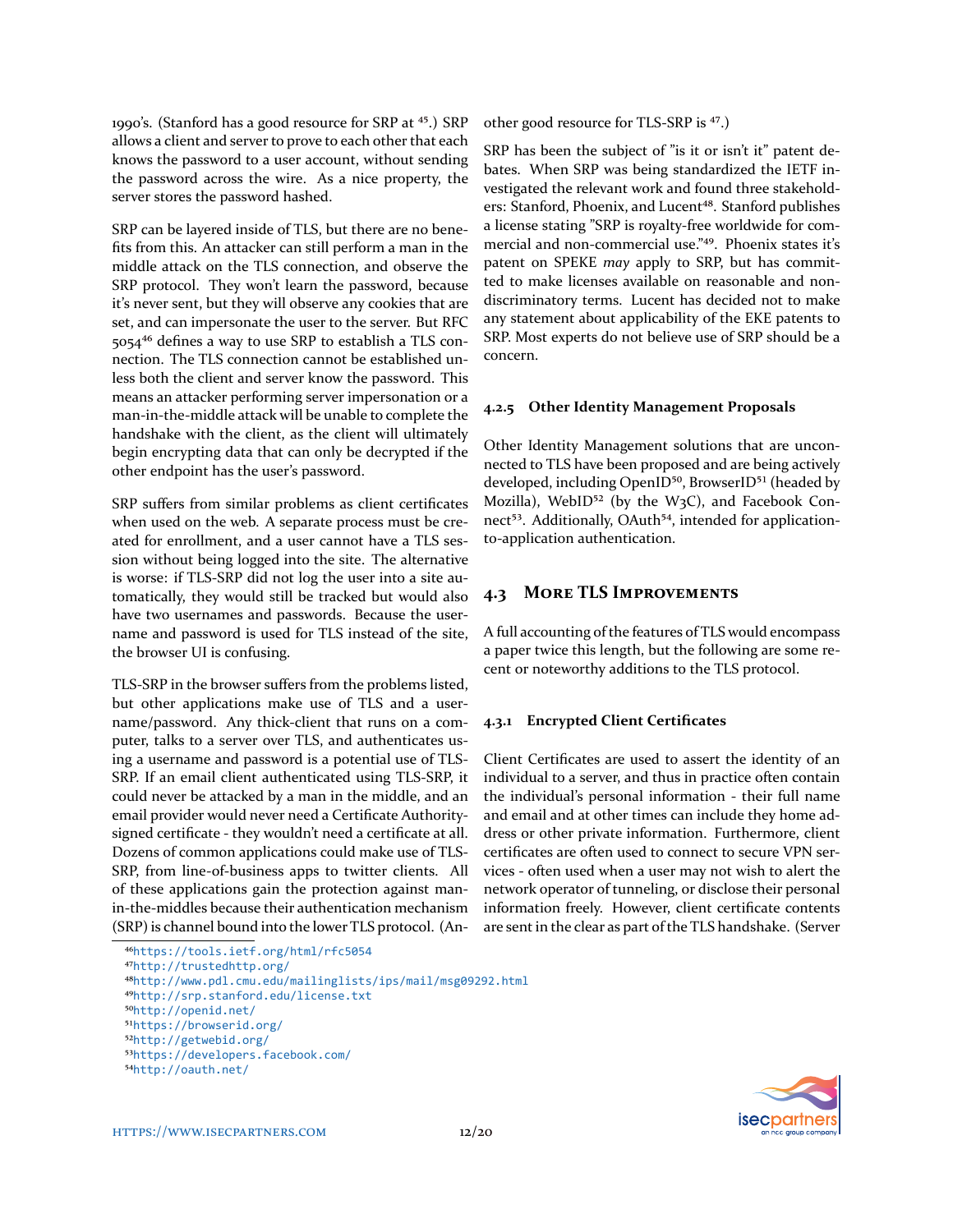certificates are likewise sent in the clear; however, these do not typically contain personally identifiable information.)

A current proposal before the IETF<sup>55</sup> will have a client send an "encrypted\_client\_certificates" extension in it's ClientHello, which will be echoed by the server in the ServerHello, if supported. If the client and server agree on using Encrypted Client Certificates, the Certificate and CertificateVerify messages are moved from before to after the ChangeCipherSpec message. This will cause them to be encrypted with the encryption key and algorithm negotiated during the handshake, effectively hiding them from a network operator. It is important to note that if the client software is not configured correctly, it may be possible to perform a downgrade attack by tricking the client into believing encrypted client certificates are not supported.

#### **4.3.2 Datagram TLS**

DTLS, or Datagram TLS, provides a version of TLS that will operate over datagram protocols like UDP, defined most recently in RFC 6347<sup>56</sup>. DTLS is currently at version 1.2 in parity with TLS - there is no DTLS 1.1. TLS cannot handle records that arrive out of order or are skipped, because it cannot decrypt arbitrary records - it requires all the records prior to the target to decrypt. Similarly, the TLS handshake will break if the handshake messages are lost. DTLS solves the second problem by requiring handshake messages be in a specific order, saving latter ones for processing until prior ones are received, and retransmitting after a timer expires. To provide the ability to decrypt an arbitrary record, DTLS must ban stream ciphers (because the stream cipher context would get out of sync in a reordered or lost packet), and add an unsigned integer containing the sequence number to the record - without it the message authentication code does not have all the information needed to verify the record. DTLS is obviously a useful protocol whenever a trustworthy encryption protocol is desired, but a datagram protocol (e.g. UDP) must be used for other engineering reasons.

#### **4.3.3 Minor TLS Additions**

Several other TLS additions have been standardized recently (one while I was writing this very section of the paper.) RFC  $5705^{57}$  defines a method to use the keying material produced by the TLS handshake in channel binding or as a seed to a random number generator. One use is if the TLS handshake is trusted to have used a good psuedo-random number generator and its entropy is not in question, an implementor may wish to use it to bootstrap their random number generation; the other use being similar to the bind types defined for channel binding to TLS. A heartbeat extension was added to TLS and DTLS in RFC 6520<sup>58</sup>. Previously, if a client wished to check with the peer to determine if it is still alive (most commonly in DTLS, but possibly also in TLS) the only mechanism to do so would be with an application-level heartbeat or no-op message, or with a costly TLS renegotiation. The HeartbeatRequest and Response messages indicate the peer is still present and holding the session open. RFC  $4279^{59}$  defines TLS authentication performed via Pre-Shared Keys. TLS-PSK can be advantageous to avoid public key operations on embedded devices, among other scenarios.

There are three additional items to note around certificate transportation, including two older standards, to provide a full accounting of Key Exchange Algorithms. A current draft<sup>60</sup> will allow a server to send the raw public key of its certificate, instead of the entire certificate container and chain. This can be advantageous in embedded scenarios or other situations where the client is already in possession of an authenticated public key for the server, for example if it was obtained via DANE or another mechanism. Finally, it is worth noting an older addition to TLS that is not widely used: OpenPGP. Although not widely used or implemented, it is possible<sup>61</sup> to send an OpenPGP key in place of an x.509 certificate. Finally, a very old addition to TLS is RFC  $2712^{62}$  which specifies how Kerberos can be used within TLS.



<span id="page-12-0"></span>⁵⁵<http://tools.ietf.org/html/draft-agl-tls-encryptedclientcerts>

<span id="page-12-1"></span>⁵⁶<http://tools.ietf.org/html/rfc6347>

<span id="page-12-2"></span>⁵⁷<http://tools.ietf.org/html/rfc5705>

<span id="page-12-3"></span>⁵⁸<http://tools.ietf.org/html/rfc6520>

<span id="page-12-4"></span>⁵⁹<http://tools.ietf.org/html/rfc4279>

<span id="page-12-5"></span>⁶⁰<http://tools.ietf.org/html/draft-wouters-tls-oob-pubkey>

<span id="page-12-6"></span>⁶¹<http://tools.ietf.org/html/rfc6091>

<span id="page-12-7"></span>⁶²<http://tools.ietf.org/html/rfc2712>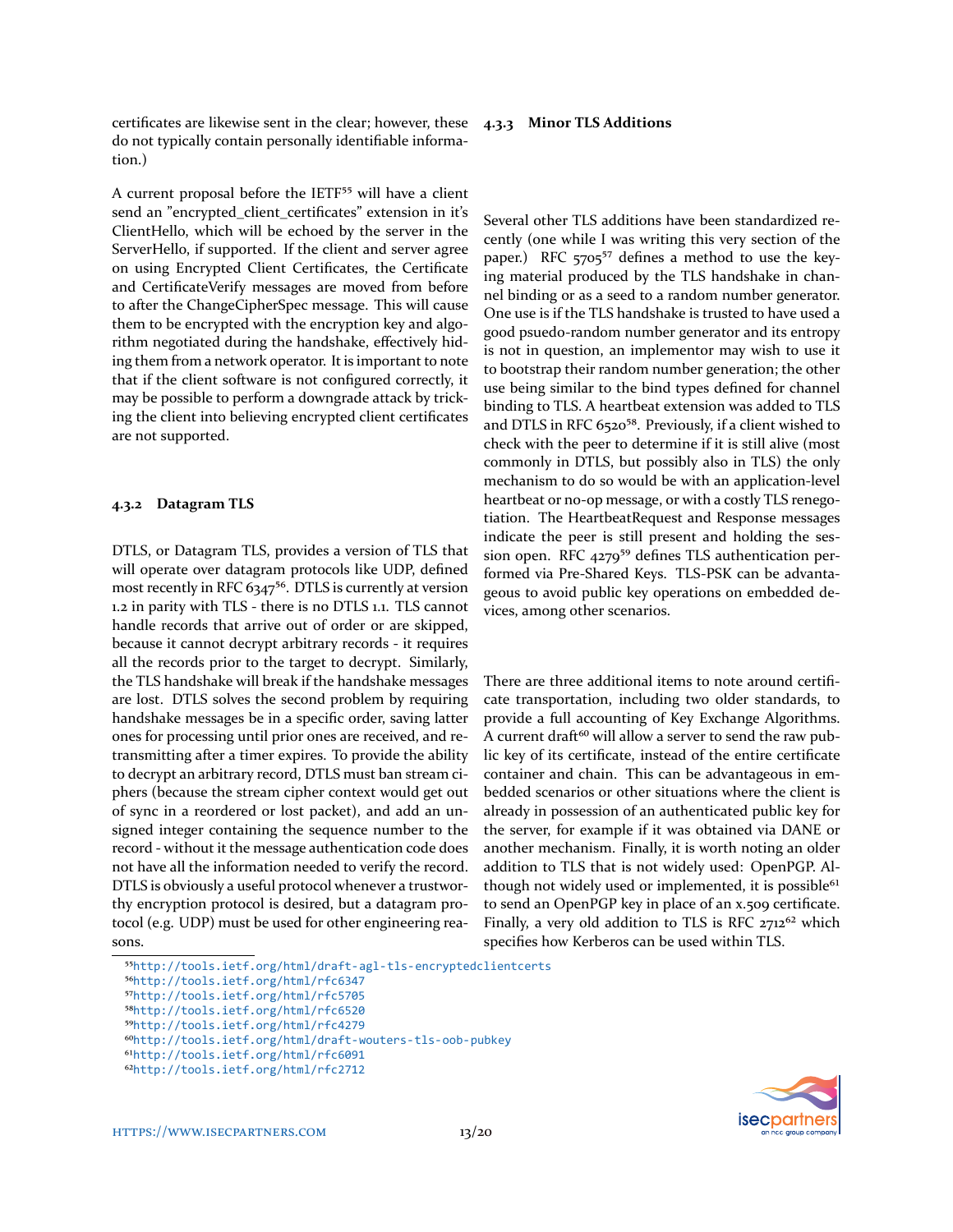## 5 PUBLIC KEY INFRASTRUCTURE

Public Key Infrastructure is a tremendously large topic with more corner cases than most individuals are aware of. The most commonly thought of implementation is the CA infrastructure and public websites. But corporations have their own Certificate Authorities with their own infrastructure and revocation mechanisms. Revocation occurs not just for server certificates, meaning the client must verify - but for client certificates too, meaning the *server* must perform revocation checking. The Federal Bridge CA is used provide a single Public Key Infrastructure amongst several US government departments and has been described as the 'Most Complicated PKI Infrastructure on the Planet', containing several cross-signed roots. But it is almost never thought of by individuals when they first become interested in PKI and begin exploring.

The following section is not designed to perform even a cursory explanation of the intricacies of PKI as it exists today, but rather focus on the most common case: validation of public sites in a web browser, for average users. In the past few years, spurred on by several repeated high-profile incidents at Certificate Authorities like Comodo, Diginotar, and Trustwave, there has been a growing wave of discontentment with Certificate Authorities, and there have been many proposals to change the system, or eliminate them entirely. These proposals, in addition to revocation, are covered with an eye towards drawing out underlying commonalities and properties, ultimately culminating in a list of concepts that can be used to evaluate any proposal, or perhaps design yet another.

#### **5.1 REVOCATION**

#### **5.1.1 Certificate Revocation Lists**

A Certificate Revocation List (CRL) is a list of Serial Numbers of certificates a Certificate Authority has revoked, along with issue and next-issue dates, signed by the CA. CRLs are updated every couple days, and are cached on the client for up to a week. CRLs often must be explicitly installed on clients - while it is possible to put a CRL location into the certificate itself via an extension, this is not always done. Besides problems with locating them and timeliness - CRLs can grow to be very, very large - which is a concern particularly with mobile clients. Techniques to segment them by revocation reason or perform delta CRLs have been proposed, but not widely adopted.

#### **5.1.2 Online Certificate Status Protocol**

The Online Certificate Status Protocol (OCSP) is a mechanism that's designed to be more timely. When a client receives a certificate from a server they query an OCSP responder, which is almost always run the issuing CA, to check the revocation status of the certificate. On one end of the spectrum, this could provide much better security, as a CA could potentially respond with an affirmative "This certificate is still valid as of now, and I recognize it" (a whitelist approach), but on the other end of the spectrum - OCSP responders are often fed by CRLs and thus inherit the same timeliness problem.

A major problem with OCSP responders is the additional latency added to a page load - for each new certificate seen (several on a page with third party resources) a browser must make an additional request after the TLS handshake prior to the request. Additionally, an OCSP responder is another single point of failure for a site, one outside of their control. If the CA's OCSP responder goes down, so to does the site. Because of this reason, no browser will perform a hard-fail on the lack of an OCSP response. Dubbed 'soft-fail OCSP', this provides no security, because an attacker performing a man in the middle attack can simply block OCSP requests or responses. There are other issues: OCSP status codes are ambiguous at times, it too is driven off serial numbers instead of certificates, and it also leaks the client's browsing habits to the operator of the OCSP responder.

#### **5.1.3 OCSP Stapling**

OCSP Stapling attempts to address the two largest problems with OCSP. Instead of a client obtaining an OCSP response, the server will obtain the OCSP response in advance and provide it to the client. Because the response is signed by the CA, it is fine for the server to provide it to us, and this eliminates the single point of failure, the additional round-trip required, and also the privacy leakage. OCSP Stapling does have a few practical problem, perhaps most notably that it's not available to most people because it's not widely supported by CAs or software. Additionally, the way OCSP is standardized currently - only a single OCSP response can be stapled. But most certificates have a chain of three: the root, an intermediate, and the leaf. The root is hardcoded as trusted, and thus would really need a patch to properly distrust. But an intermediate cert can be revoked, and thus should have a revocation check. Practically, intermediate certs are rarely revoked, which provides some leeway.

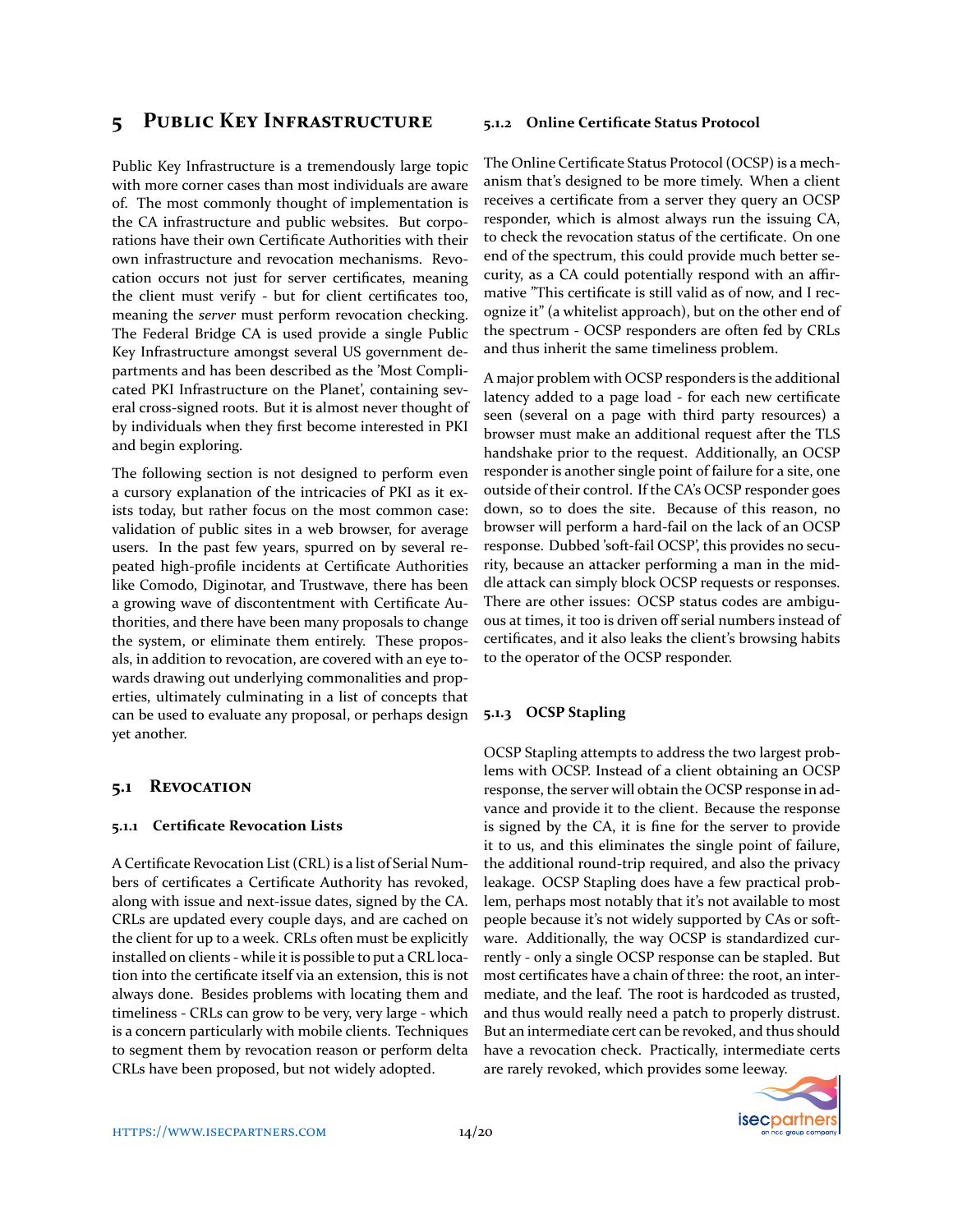#### **5.1.4 Revocation Proposals**

During the writing of this paper, Google has announced<sup>63</sup> that Chrome will be moving off OCSP queries and will instead push CRLs down to the browser using a system similar to its autoupdate mechanism - although a browser restart won't be required. This technique is very similar to a software patch, which is what has ultimately been done in nearly all major certificate compromises: Code-Signing Certificates for Microsoft, misissued certificates from Comodo, the hundreds of certificates issued from Diginotar, and the intermediate certificate issued from Trustwave. When revocation was needed most: all browsers had to push a software patch to their users - Certificate Authority-based revocation wasn't enough.

Another proposed solution to revocation is to do away with it altogether and use short-lived certificates. If a certificate is only valid for a week, revocation will be achieved through expiration. Although a certificate can be resigned if no problems are present, this ultimately requires close coordination between Certificate Authorities and customers, and automatic online signing.

### <span id="page-14-0"></span>5.2 CERTIFICATION AUTHORITY AUTHO-**RIZATION**

Certificate Authority Authorization (CAA) is an IETF draft<sup>64</sup> likely to be standardized soon that is designed to be a mitigating control for Certificate Authorities so they are not tricked into issuing certificates for domains to fraudulent applicants. If a server operator wishes to restrict what Certificate Authorities are able to issue certificates for their domains, they can enter a CAA DNS record that states the specific CAs that are able to issue for that domain. This value is not intended to be consumed by clients (and actually may lead them astray), but rather by the Certificate Authorities themselves.

A Certificate Authority, when receiving a request to sign a certificate for example.com, will check the CAA DNS record for example.com and ensure that if it exists, it contains their name. If it does not, they will not issue the certificate. This process is obviously entirely opt-in on the part of the CA - a malicious or negligent CA could never perform the check or ignore it. Proposed by a CA

<span id="page-14-1"></span>⁶³<http://www.imperialviolet.org/2012/02/05/crlsets.html>

itself, it's designed to be a mitigating control for Certificate Authorities who want to voluntarily improve their security.

CAA also includes a reporting mechanism, so a domain owner who wishes to receive reports from complying CAs can put in their e-mail or web service address. A CA that abides by CAA and receives a fraudulent certificate request can then send the incident report to the domain owner.

### **5.3 EXTENSIONS FOR SERVER OPERATORS**

A couple of proposals have been made about certificate extensions intended to benefit site operators. One commonly known as Seen Chains<sup>65</sup> allows browsers to report to server operators past certificate chains the client has seen for this host. While some operators would find this information valuable, most would probably find it overwhelming and furthermore all the exact same. Although Seen Chains is unlikely to be adopted or revised further, the mechanism of reporting anomalies is a good feature, and was what led to the discovery of the Diginotar attack (and that was reported manually - automatic reporting is even better.)

Another certificate extension that will soon be drafted according to its author is a flag that indicates the certificate should *always* have an OCSP staple attached to it<sup>66</sup>. As the ecosystem stands now, this extension does not add much to security - if an attacker breaks into a CA, they'll opt to not have this flag set. But in the future, if a CA chose to *only* issue certificates that had this extension set, that CA's certificates would be more secure. The attacker would target a new CA of course, and eventually if *all* CAs moved to this flag, we would have an all-in approach to fixing revocation and the security gains of a working system.

### **5.4 SECURITY POLICY LEARNING**

Peter Gutmann has given a presentation entitled "PKI as Part of an Integrated Risk Management Strategy for Web Security"<sup>67</sup>, that despite its dry name contains an extraordinary number of interesting concepts. One observation is that the browsers have produced a User Inter-



<span id="page-14-2"></span>⁶⁴<http://tools.ietf.org/html/draft-ietf-pkix-caa>

<span id="page-14-3"></span>⁶⁵<http://tools.ietf.org/id/draft-weimer-tls-previous-certificate>

<span id="page-14-4"></span>⁶⁶<http://www.ietf.org/mail-archive/web/pkix/current/msg30258.html>

<span id="page-14-5"></span>⁶⁷[http://www.cs.auckland.ac.nz/~pgut001/pubs/pki\\_risk.pdf](http://www.cs.auckland.ac.nz/~pgut001/pubs/pki_risk.pdf)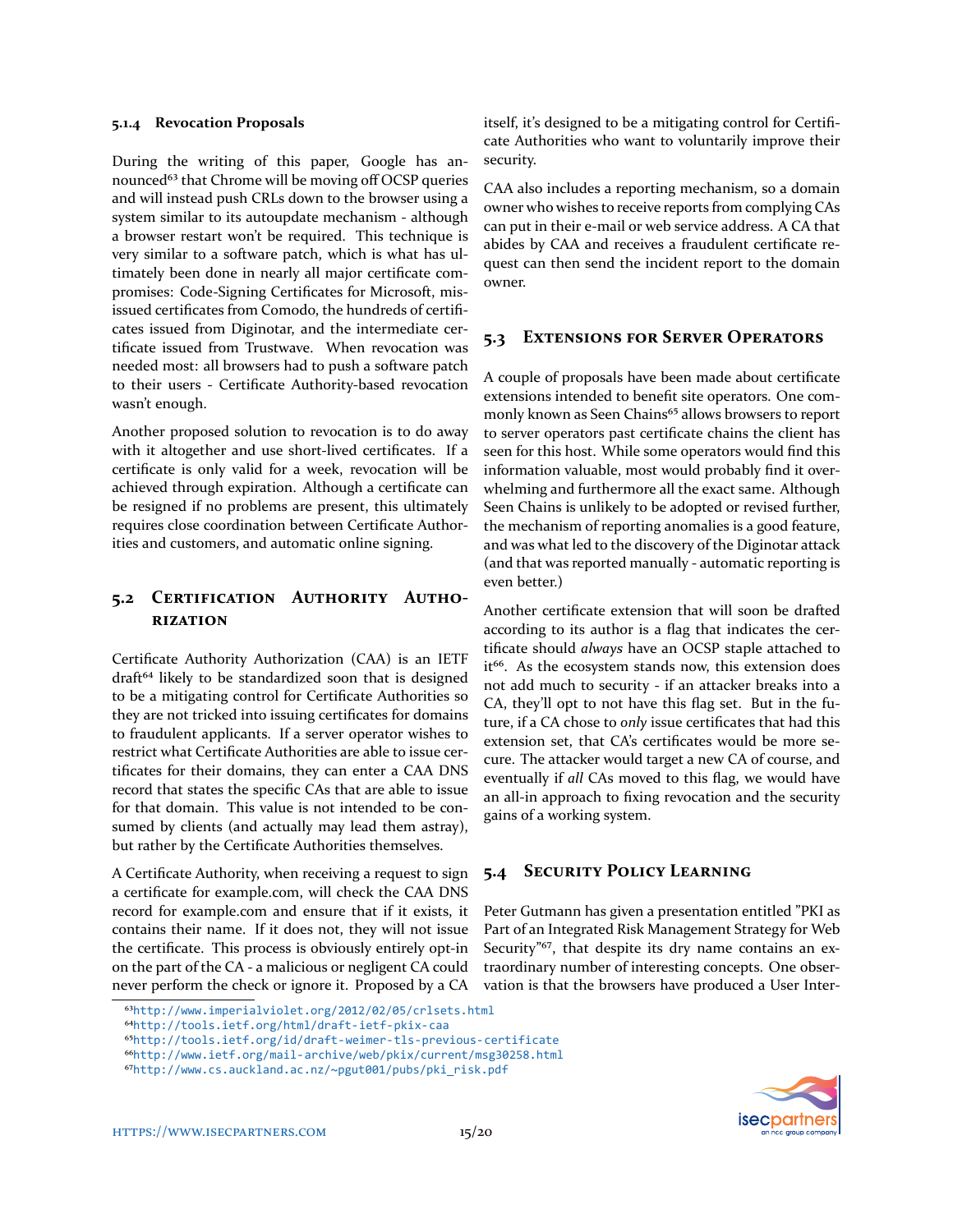face that shows almost the same 'trustworthyness rating' to sites with *and without* a SSL Certificate, but very scary looking warnings for sites with a self-signed certificate. Similarly, there is only two forms of trust: Not Trusted, and Trusted (the UI indicators for Extended Validated certificates notwithstanding.) But a more nuanced approach could indicate "probably safe" and "probably unsafe".

When the extremes are filled in and a sliding scale of trustworthiness is present, there are more indicators available that can contribute to that scale than merely the presence of a certificate. A browser may review the continuity of the Certificate, Certificate Authority, Geolocation of host, IP address, and AS. Similarly, there's a wealth of time information: registration dates of the AS, DNS name, certificate, the TTL of the DNS. Geographic information where China or Eastern Europeanbased services are less safe, and the browser could see if the IP Address is a residential connection. Perhaps most powerfully: how often do I visit this site? Have I routinely visited it and provided my credentials, or is this the first time? With this host of information, a browser can potentially warn people away from spear phishing attempts that no safebrowsing list has ever seen before.

But browsers aren't the only ones who can take this approach - it's entirely possible for a Certificate Authority to as well. Is this an American site, hosted in America, with a request for a certificate coming from Iran? Where does the request originate? Is a current Extended Validation certificate being replaced by a Domain Validated certificate? Are certificates nowhere near expiry being replaced? Is the certificate authority changing? Is any of this occurring for an Alexa Top Million website? Top Hundred? Any of these checks would have stopped the bogus certificates issued by Comodo in early 2011.

### **5.5 CA/BROWSER FORUM**

The Certificate Authority / Browser Forum<sup>68</sup> is a "voluntary organization of leading certification authorities (CAs) and vendors of Internet browser software and other applications". The most notable part about the CAB Forum is that being composed of CAs, any requirements or restrictions adopted by it must be amenable to the CAs and thus makes it much more likely to be adopted. In December 2011 new Baseline Requirements were adopted to govern the issuance of certificates and

requirements for CAs. These guidelines are not revolutionary, as can be imagined, but do provide several useful guarantees from CAs. Certificate Issuing policies must be public, as must security audits, which must be conducted annually. Some form of revocation, either CRLs or OCSP, must be provided, and must be able to be done in under 24 hours in the case of a high-priority issue. Revocation also must be available to the certificate owner. Finally, publicly available problem reporting must be available. These requirements take effect July 1, 2012. Other clauses, such as forbidding issuance of certificates to private addresses, such as 10.0.0.0/8, take effect much later.

The CAB Forum is a private group, and the only source of insight is discussions that occurs on the mozilla.dev.security.policy forum<sup>69</sup>. A certain degree of discontent with the CAB Forum has arisen due to it's closed nature. As this paper was being authored, an Organization Reform Working Group has been announced. For the most up-to-date information, refer to the orga-nization's website<sup>[68](#page-15-0)</sup>.

### 5.6 NETWORK PERSPECTIVES BASED TRUST **DECISIONS**

A man in the middle attack is isolated to the networks downstream of the compromised router. If an attacked user is able to gain the perspective of another network unaffected, they would be able to see the anomaly. That is the basic premise behind several Network Perspectives-based revamps of the Certificate Authority system.

#### **5.6.1 Perspectives**

Perspectives<sup>70</sup>, a project at Carnegie Mellon, is the oldest project in this space. The proof of concept was a Firefox Add-On; when a user initiated a connection to a secure site, the add-on would contact servers called notaries and find what certificate the notaries saw for the site; and how long they had seen it. In a best-case scenario, they will have all seen the same certificate as the user, and for a long time, and the certificate would be considered trusted.

However, if a site rotates SSL certificates, or uses multiple SSL certificates presented from different load balanced



<span id="page-15-0"></span>⁶⁸<http://cabforum.org/>

<span id="page-15-1"></span>⁶⁹<https://groups.google.com/group/mozilla.dev.security.policy/>

<span id="page-15-2"></span>⁷⁰<http://perspectives-project.org/>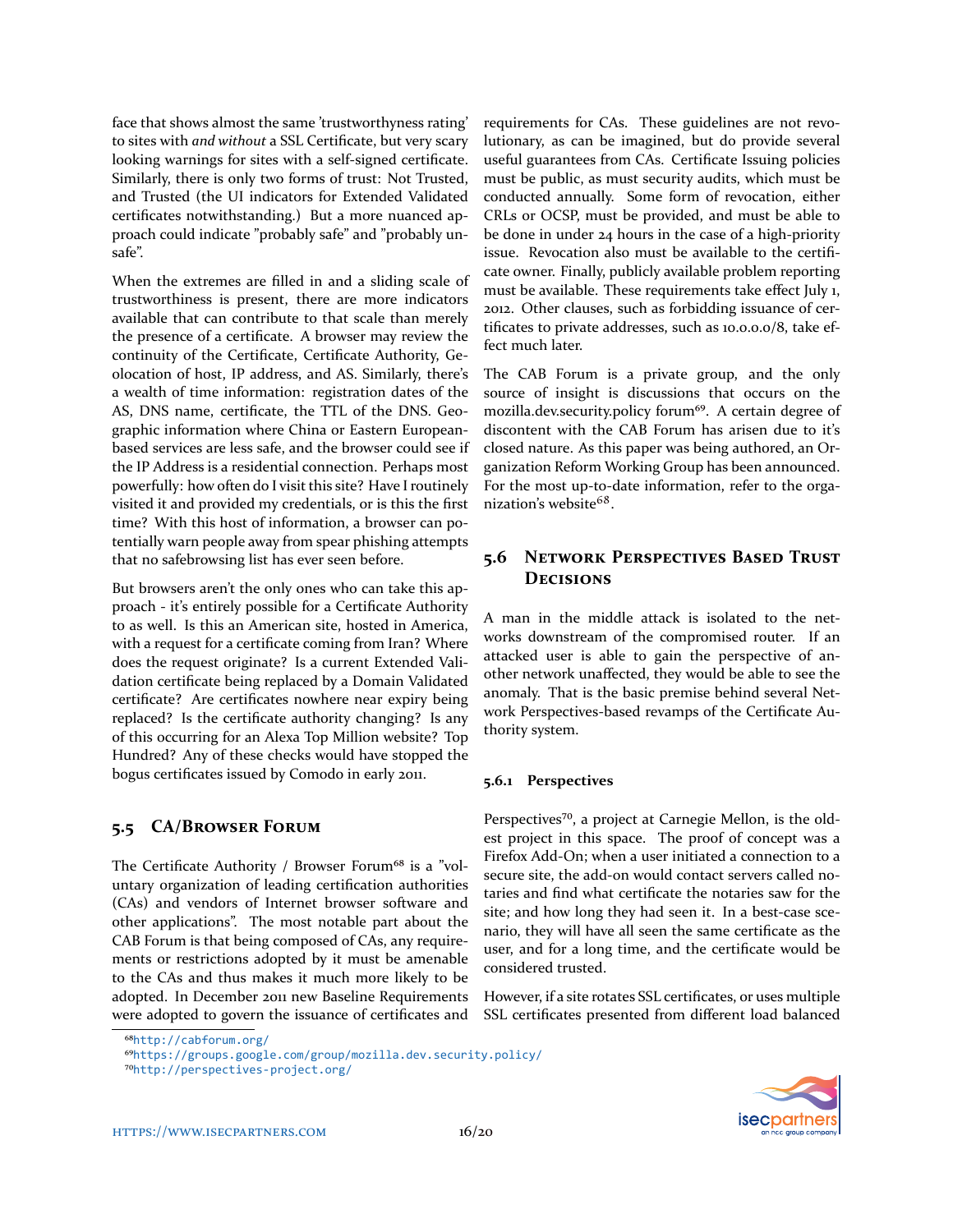servers, Perspectives will report an anomaly that may be indistinguishable from an attack. This is commonly referred to as the 'Citibank problem', as they were the highest profile site that did this. Each server had its own SSL certificate, different Perspectives notaries would contact different servers, and each notary would report different certificates for the same domain. Additionally, because notaries poll the website periodically, there is a problem when the server has updated its certificate, but the notary hasn't seen it yet - this lag time looks very similar to an attack from the user's point of view. Finally, privacy for the user is not preserved as notaries are informed whenever a user visits a site.

#### **5.6.2 Convergence**

Convergence<sup>71</sup> is a project from Moxie Marlinspike designed to fix the deficiencies in Perspectives and provide more agility. Convergence is also demonstrated in a Firefox Add-On, and replaces all SSL verification that occurs within the browser. It fixes the privacy loss by caching certificates locally if they've already been trusted, and by creating something called notary bouncing. With notary bouncing, one notary will proxy a request to a second; the first notary doesn't know what site is being visited, and the second notary doesn't know who is visiting the site. A notary performs online validation instead of polling if it doesn't recognize the certificate seen, so notary lag is eliminated.

The most extensible part of Convergence is that a notary is able to validate a certificate in any fashion it wishes. The default operation is to perform the same network perspectives approach as Perspectives, but it is also possible to verify certificates from the Google Certificate Catalog. Although the code is not written, it is also possible to run notaries that verify certificates through a set of trusted Certificate Authorities, through DNSSEC, the EFF SSL Observatory, or any other practice desired. The ability to change which notaries to trust, and therefore which validation schemes, is dubbed Trust Agility.

Two issues that plague both Perspectives and Convergence are internal servers and captive portals. If a notary can't reach a server - because it is inside an organization inaccessible to the internet - it's unable to validate it. And captive portals - or the clickthrough agreements in hotels and airports - prevent any request from escaping until the user has paid and/or agreed to the terms. Convergence is unable to validate the payment or agreement gateway because the client cannot contact the notaries.

Another potential problem with both Perspectives and Convergence is scale. Google Chrome has stated<sup>72</sup> this is a very significant reason preventing them from implementing it. Similar to OCSP Hard Fail, the notaries become points of failure, not just for a single site, but for the entire browser. Hundreds of millions of users will hit the default set of notaries and never change off them - those notaries must perform quickly with 100% uptime. In the case of commercial browser entities like Internet Explorer and Chrome, the respective companies will likely be required to run the notaries to ensure their browser is not rendered unusable - eliminating the privacy gains.

#### **5.6.3 CrossBear & MECAI**

Crossbear<sup>73</sup> is another Firefox Add-On that makes Network Perspectives based trust decisions. The notable difference; however, is that Crossbear is designed to report any anomalies and have more users attempt to validate the finding and determine what network the attack is isolated to. A similar but less aggressive feature is available in the latest version of HTTPS Everywhere<sup>74</sup> a Firefox Add-On that automatically takes you to the SSL version of a site if it is available. If enabled, HTTPS Everywhere will report certificates to the SSL Observatory<sup>75</sup>, which can detect man in the middle attacks.

MECAI, or Mutually-Endorsing Certificate Authority Infrastructure<sup>76</sup>, is a proposal that borrows concepts from several others and aims to remove the scale problem raised with Convergence and Perspectives. Similar to Convergence, a client has some choice in whom to trust - when a client contacts a server, they specify which authorities they would like to vouch for the server. The server will ideally have these vouchers ready, signed by the different authorities, with a relatively short expiry time (on the order of a day), similar to OCSP stapling. The vouching authority is stating that it has seen this certificate, and that according to an OCSP responder, the



<span id="page-16-0"></span><sup>&</sup>lt;sup>71</sup><http://convergence.io/>

<span id="page-16-1"></span>⁷²<http://www.imperialviolet.org/2011/09/07/convergence.html>

<span id="page-16-2"></span>⁷³<https://twitter.com/#!/crossbearteam>

<span id="page-16-3"></span>⁷⁴<https://www.eff.org/https-everywhere>

<span id="page-16-4"></span>⁷⁵<https://www.eff.org/observatory>

<span id="page-16-5"></span>⁷⁶<https://kuix.de/mecai/>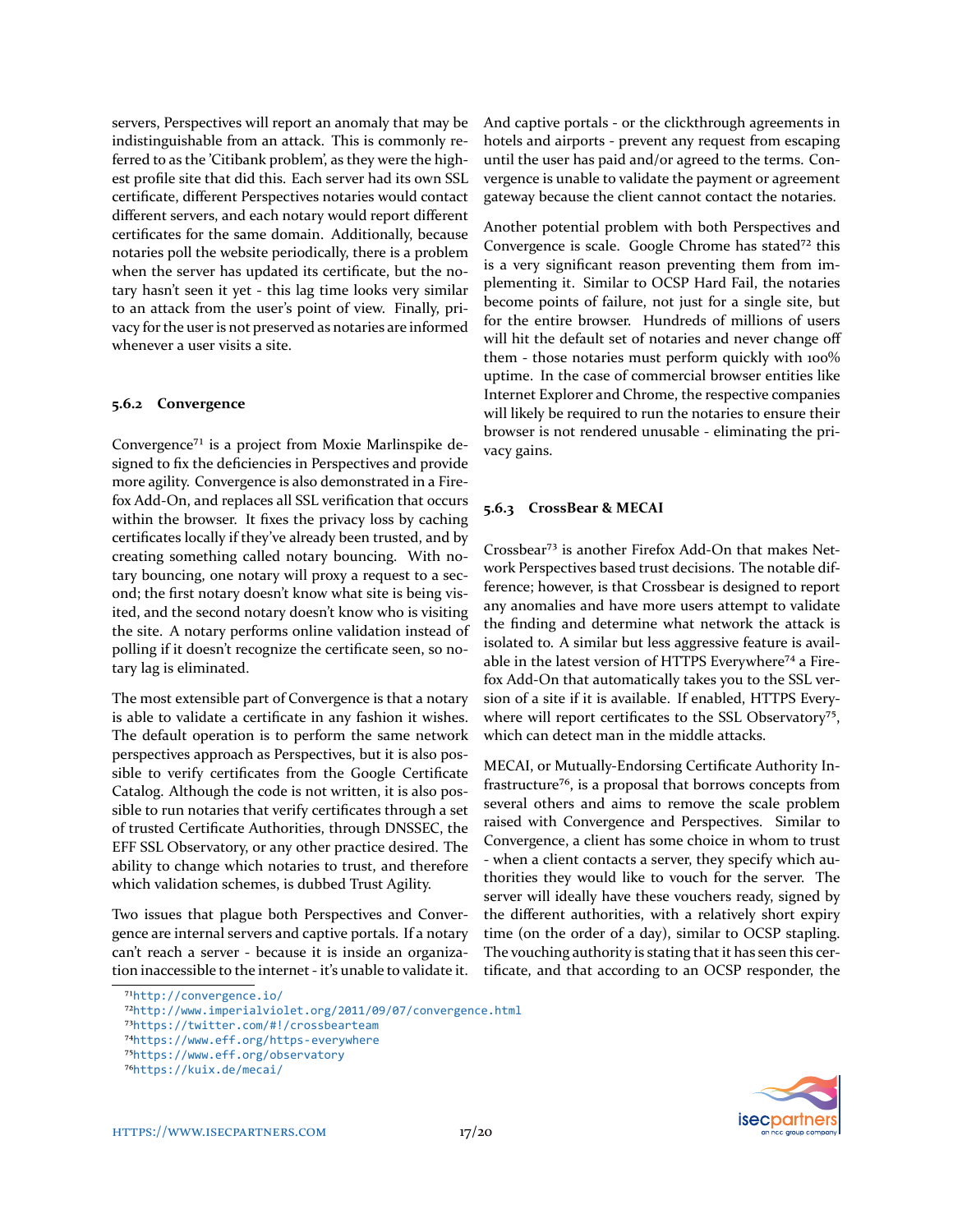certificate is not revoked. The final piece of MECAI is that the vouching authorities are actually other Certificate Authorities - trying to eliminate the scaling problem under the assumption that Certificate Authorities should be able to scale.

### 5.7 PUBLIC ACCOUNTABILITY BASED TRUST **DECISIONS**

Currently, a Certificate Authority can sign any certificate they wish, and it will be trusted even though the cert has never been seen before. The reputation of the Certificate Authority is relied on. The opposite of this approach would be to trust a certificate on its own reputation - to require a certificate be public before it is trusted. An advantage inherent in this approach is domain owners can look at all the trusted certificates on the internet and see if there are certificates issued for the owner's domain they are unaware of.

#### **5.7.1 Sovereign Keys**

Sovereign Keys<sup>77</sup> is a proposal by the EFF that boils down to creating a key, dubbed a Sovereign Key, that will be the authority for the domain going forward. A Sovereign Key is posted to an append-only Timeline server, and all certificates presented by a domain will be signed by that domain's Sovereign Key.

Soverign Keys is actually considerably more complicated: the Timeline servers must be verifiably append-only, and replicated to mirrors. There are multiple timeline servers, and they include data from each other by reference. Timelines have the set of Certificate Authorities they trust at the current time embedded in them (because a Sovereign Key is only valid if it is CA-signed, to bootstrap validation through a trusted third party.) The mirrors and clients may detect a timeline server has misbehaved, and there is a protocol to automatically distrust that timeline. A Sovereign Key owner is able to specify entities that are able to revoke and recreate a new Sovereign Key for the domain. The full spec is available on the EFF's git repository<sup>78</sup>.

Besides the considerable complexity, Sovereign Keys may lack the ability to distrust core Timeline Servers depending on the implementation. Additionally, Sovereign Keys introduces significant side channels when contacting mirrors to find Sovereign Keys.

### **5.7.2 CA Transparency and Auditability**

Certificate Authority Transparency and Auditability (CT)<sup>79,80,81,82</sup> is a proposal originating from Google that relies on individual certificates being registered in public logs. A certificate is not trusted until it is present in the log, and a server will present proof of registration along with the certificate, similar to OCSP stapling. The logs are verifiably append-only using a cryptographic primitive called a Merkle Tree, and this property is routinely confirmed. Domain owners watch the logs and ensure that any certificate that appears for their domain is controlled by them.

It's possible for this to be implemented so domain owners have to perform no additional work, the Certificate Authority they register with will take the effort of registering the certificate in the log for them. Additionally, there is no side channel and no privacy leakage and it's possible to handle private subdomains - where an organization doesn't wish to publish internal domains within an organization. Similar to Sovereign Keys, there is the concern that a log is unable to be distrusted.

Revocation is not addressed yet, in the initial paper a system similar to DNSSEC proof of nonexistence is briefly described. A server operator would provide, or a client would query and receive, a list of revoked certificates, sorted in an order. The client would look in the list for the certificate they are concerned with, and if certificate is not present, it would not be considered revoked.

### **5.8 SIMPLE & UNUSUAL APPROACHES**

#### **5.8.1 Certificate Patrol**

Certificate Patrol<sup>83</sup> may be the oldest Firefox Add-On in the group, and is certainly the simplest. It remembers what certificates have been seen for a domain, and if the



<span id="page-17-0"></span>⁷⁷<https://www.eff.org/sovereign-keys>

<span id="page-17-1"></span>⁷⁸<https://git.eff.org/?p=sovereign-keys.git;a=blob;f=sovereign-key-design.txt;hb=master>

<span id="page-17-2"></span>⁷⁹<http://www.links.org/files/CertificateAuthorityTransparencyandAuditability.pdf>

<span id="page-17-3"></span>⁸⁰<http://www.links.org/?p=1212>

<span id="page-17-4"></span> $$^{81}$ <http://www.imperialviolet.org/2011/11/29/certtransparency.html>

<span id="page-17-5"></span>⁸²<http://www.ietf.org/mail-archive/web/pkix/current/msg30146.html>

<span id="page-17-6"></span>⁸³<http://patrol.psyced.org/>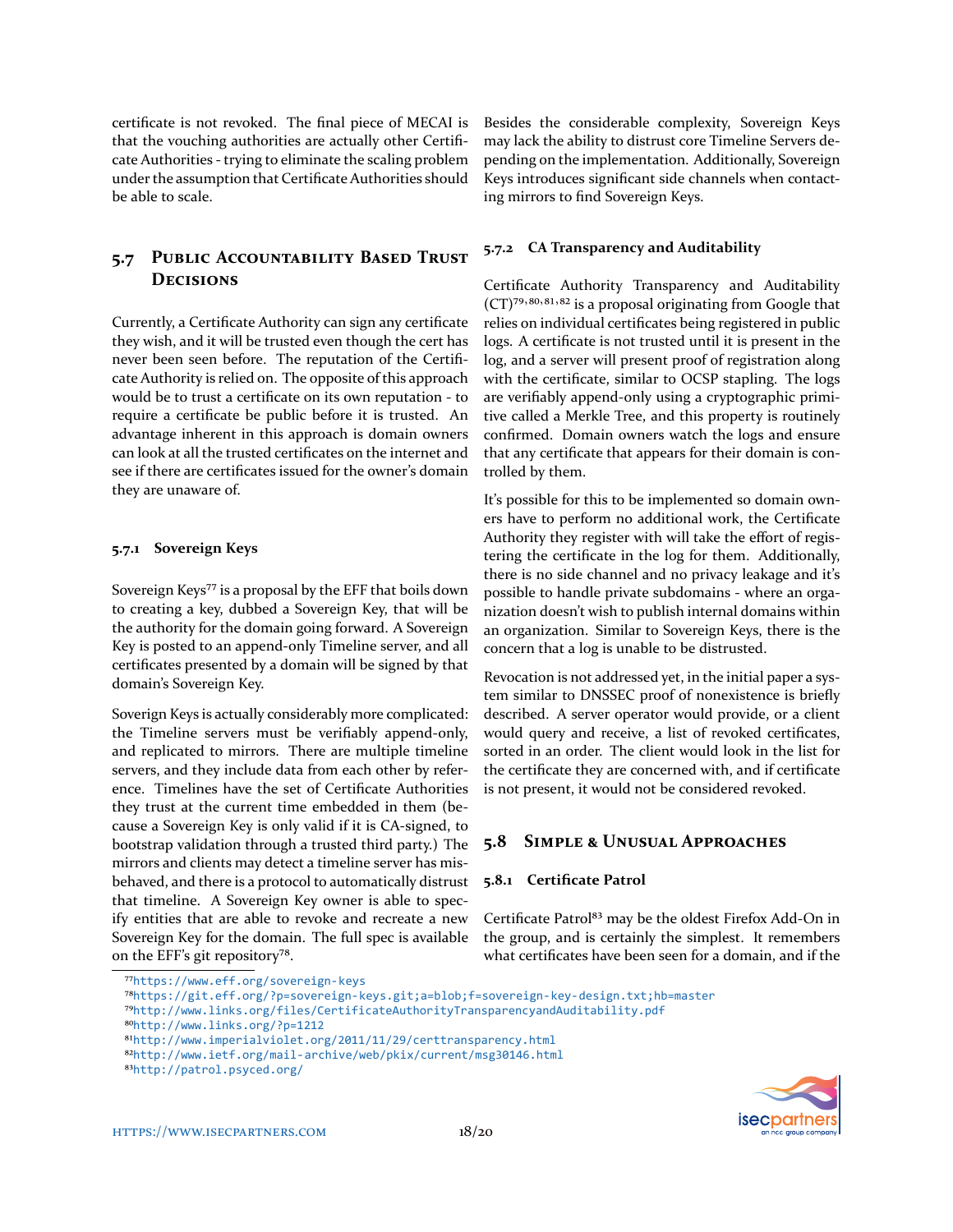certificate changes, presents that change to the user for review. Of course, a user who is unfamiliar of SSL would have no idea what to do with this knowledge, but an informed user, like those reading this paper, can review the change and see if it makes sense to them.

#### **5.8.2 Certificate Authority Penalties**

Mozilla has proposed<sup>84</sup> adding support in the NSS library to distrust Certificate Authorities based on time. If a Certificate Authority misbehaves or does not follow proper procedure, all certificates issued by them after a certain date can be distrusted, without breaking existing certificates. Similarly, Sub-CAs or Intermediate Certs could be limited.

#### **5.8.3 MonkeySphere**

MonkeySphere<sup>85</sup> is almost the oddest proposal covered, beaten only by the next section. Monkeysphere aims to bring the PGP Web of Trust to SSL Certificates. When a new SSL certificate is received, Monkeysphere will attempt to find a web of trust path from the user's PGP key, to a PGP key with a UID matching the site, and a key matching the certificate's. As currently implemented, Monkeysphere only performs this trust check for a certificate that is not trusted under the current hardcoded Certificate Authorities.

#### **5.8.4 YURLs**

Finally, YURLs<sup>86</sup> invert the trust decision entirely. A con-cept known as Zooko's Triangle<sup>87</sup> (illustrated in Figure [6\)](#page-18-4) was defined in 2003; summarized it explains that there are three properties of names of participants in a network protocol, and it is not possible to satisfy all three properties. A name is human-meaningful if it is **memorable**, such as a domain name. **Global** or decentralized means there is no central authority defining the names. Finally, **secure** refers not to the transport mechanism, but rather the assurance that the user is communicating to the endpoint they believe they are communicating with.



<span id="page-18-4"></span>Figure 6: Zooko's Triangle

HTTPS URLs aim for Secure and Memorable. Domain names are obviously human meaningful, and we achieve Secure through the use of a central authority (Certificate Authorities) - ideally the central authorities will not issue a certificate for a domain to anyone but the domain owner. YURLs, as well as Tor Hidden Services, achieve secure by embedding the key, or fingerprint of it, in the URL itself. A user can never be tricked into communicating with a different server if they already know the key of the server they want to communicate with. If the server has the corresponding private key, it's the correct one, if not, it can't be. Embedding a key in the URL immediately removes human meaningful; YURLs take the form httpsy://\*cl7h3f7jwyj3fvmw7jpnjfvf2xlcmayi @yurl.net/. Without human meaningful, they aim for decentralization - the domain name at the end of the YURL is not a definitive place to look, but rather a hint for the *first* place to look. It is possible to be redirected to a new server; a chain of redirections may occur until the server with the corresponding private key is found.

### **5.9 CONCEPTS OF CERTIFICATE AUTHORITY ENHANCEMENTS AND REPLACEMENTS**

When evaluating any proposal to change or enhance Certificate Authorities or revocation, a number of design decisions and trade-offs should be considered. Bootstrap-



<span id="page-18-0"></span>⁸⁴[http://groups.google.com/group/mozilla.dev.security.policy/browse\\_thread/thread/dc63e870965f38fb/](http://groups.google.com/group/mozilla.dev.security.policy/browse_thread/thread/dc63e870965f38fb/eb7edebc5dc4512d) [eb7edebc5dc4512d](http://groups.google.com/group/mozilla.dev.security.policy/browse_thread/thread/dc63e870965f38fb/eb7edebc5dc4512d)

<span id="page-18-1"></span>⁸⁵<http://web.monkeysphere.info/>

<span id="page-18-2"></span>⁸⁶<http://www.waterken.com/dev/YURL/>

<span id="page-18-3"></span>⁸⁷[https://en.wikipedia.org/wiki/Zooko's\\_triangle](https://en.wikipedia.org/wiki/Zooko)